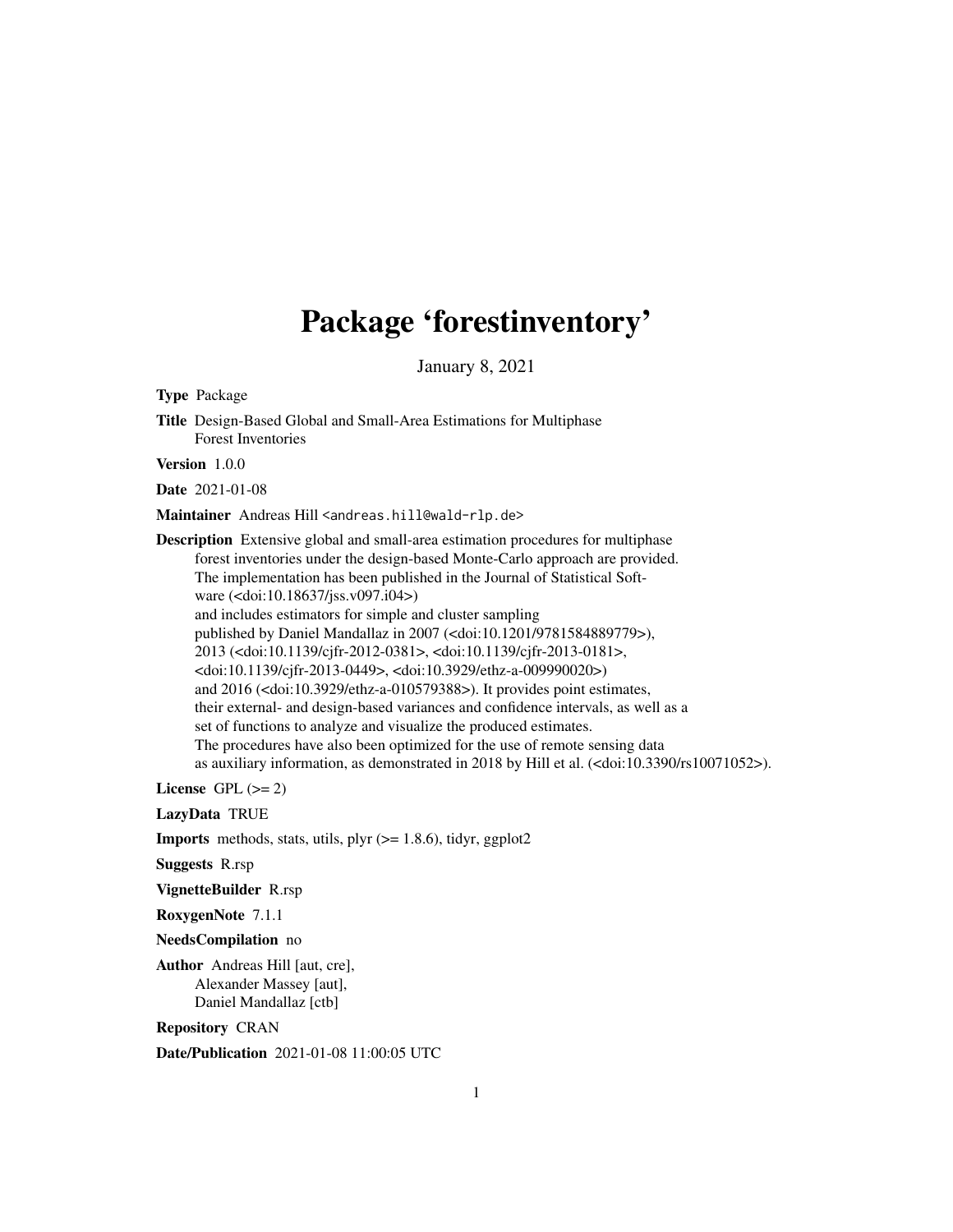## <span id="page-1-0"></span>R topics documented:

|  |  |  |  |  |  |  |  |  |  |  |  |  |  |  |  |  |  |  | 30 |
|--|--|--|--|--|--|--|--|--|--|--|--|--|--|--|--|--|--|--|----|
|  |  |  |  |  |  |  |  |  |  |  |  |  |  |  |  |  |  |  |    |
|  |  |  |  |  |  |  |  |  |  |  |  |  |  |  |  |  |  |  |    |
|  |  |  |  |  |  |  |  |  |  |  |  |  |  |  |  |  |  |  |    |
|  |  |  |  |  |  |  |  |  |  |  |  |  |  |  |  |  |  |  |    |
|  |  |  |  |  |  |  |  |  |  |  |  |  |  |  |  |  |  |  |    |
|  |  |  |  |  |  |  |  |  |  |  |  |  |  |  |  |  |  |  |    |
|  |  |  |  |  |  |  |  |  |  |  |  |  |  |  |  |  |  |  |    |
|  |  |  |  |  |  |  |  |  |  |  |  |  |  |  |  |  |  |  |    |
|  |  |  |  |  |  |  |  |  |  |  |  |  |  |  |  |  |  |  |    |
|  |  |  |  |  |  |  |  |  |  |  |  |  |  |  |  |  |  |  |    |
|  |  |  |  |  |  |  |  |  |  |  |  |  |  |  |  |  |  |  |    |

confint *Calculates Confidence Intervals for Global and Small-Area Estimations*

#### Description

Calculates Confidence Intervals for Global and Small-Area Estimations

#### Usage

```
## S3 method for class 'onephase'
confint(object, parm, level = 0.95, adjust.method = "none", ...)## S3 method for class 'twophase'
confint(object, parm, level = 0.95, adjust.method = "none", ...)## S3 method for class 'threephase'
confint(object, parm, level = 0.95, adjust.method = "none", ...)
```
#### Arguments

| object        | object of class onephase, twophase or threephase, containing estimation re-<br>sults of the respective estimation method.                                                                                                                                                                  |
|---------------|--------------------------------------------------------------------------------------------------------------------------------------------------------------------------------------------------------------------------------------------------------------------------------------------|
| parm          | ignored.                                                                                                                                                                                                                                                                                   |
| level         | the confidence level required.                                                                                                                                                                                                                                                             |
| adjust.method | correction method to obtain simultaneous confidence intervals for a set of esti-<br>mates (thus restricted to objects of class "onephase", c("smallarea", "twophase")<br>and c("smallarea","threephase")). Available correction methods are c("none","bonferroni").<br>Defaults to "none". |
| $\ddotsc$     | additional arguments, so far ignored.                                                                                                                                                                                                                                                      |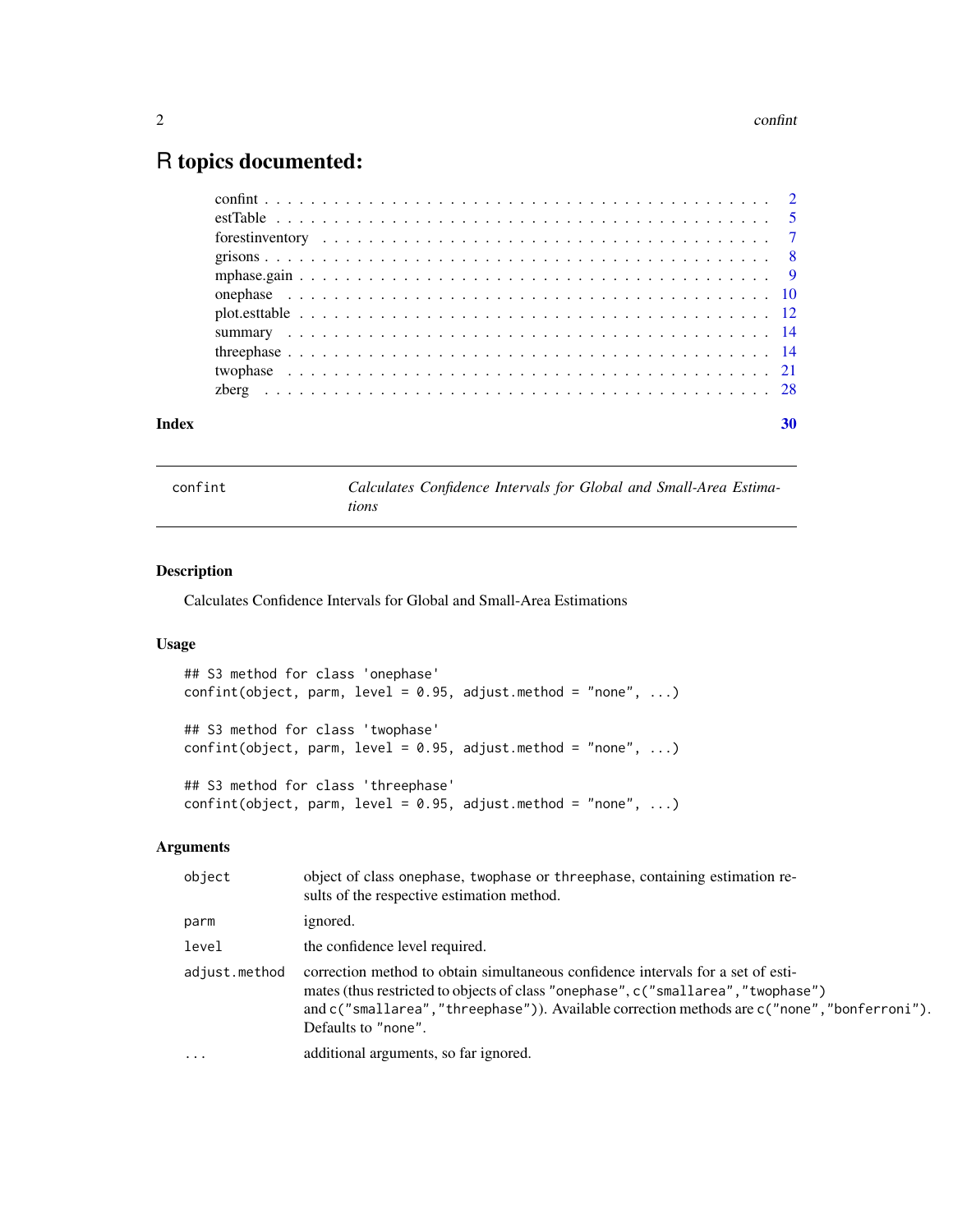#### <span id="page-2-0"></span>confint 3

#### Details

Depending on the estimation method specified, confinit () computes confidence intervals as follows:

#### [onephase](#page-9-1):

Two-sided confidence intervals are computed based on the t-distribution with n2 -1 *degrees of freedom*, where n2 is the number of terrestrial data in the respective inventory domain.

#### [twophase](#page-20-1):

The calculation of the two-sided confidence intervals for *global* twophase estimates (objects of class global) are calculated based on the quantiles of the *t*-distribution with n2 -p *degrees of freedom*, where p is the number of parameters used in the regression model, and n2 is the number of terrestrial observations (i.e. *local densities*) in the inventory domain.

The calculation of the two-sided confidence intervals for *smallarea* twophase estimates (objects of class smallarea) are calculated based on the quantiles of the *t*-distribution with n2G -1 *degrees of freedom*, where n2G is the number of terrestrial observations (i.e. *local densities*) in the smallarea.

#### [threephase](#page-13-1):

The calculation of the two-sided confidence intervals for *global* threephase estimates (objects of class global) are calculated based on the quantiles of the *t*-distribution with n2 -p *degrees of freedom*, where p is the number of parameters used in the **full** regression model, and n2 is the number of terrestrial observations (i.e. *local densities*) in the inventory domain (note: in notation used here n0, n1 and n2 correspond to the zero, first and second phase sample sizes respectively).

The calculation of the two-sided confidence intervals for *smallarea* theephase estimates (objects of class smallarea) are calculated based on the quantiles of the *t*-distribution with n2G -1 *degrees of freedom*, where n2G is the number of terrestrial observations (i.e. *local densities*) in the smallarea.

#### Value

confint returns a list of the following 3 components:

| ×                |  |
|------------------|--|
| ×<br>٦<br>$\sim$ |  |
|                  |  |

| C1 |  | a data. frame containing the columns: |
|----|--|---------------------------------------|
|----|--|---------------------------------------|

- area the domain, i.e. small area
- ci\_lower\_ext the lower confidence limit based on the external variance
- ci\_upper\_ext the upper confidence limit based on the external variance
- ci\_lower\_g the lower confidence limit based on the g-weight variance
- ci\_upper\_g the upper confidence limit based on the g-weight variance

level the applied confidence level

adjust.method the adjustment method applied to retrieve simultaneous confidence intervals

#### Note

In the special case of *synthetic* smallarea estimations, the two-sided confidence intervals are calculated based on the quantiles of the *t*-distribution with n2 -p *degrees of freedom*, i.e. based on the global sample size.

The confidence intervals for *synthetic* smallarea estimations do not account for the potential bias of a linear model that was fit in a large forest area and applied to a small area. Thus, the coverage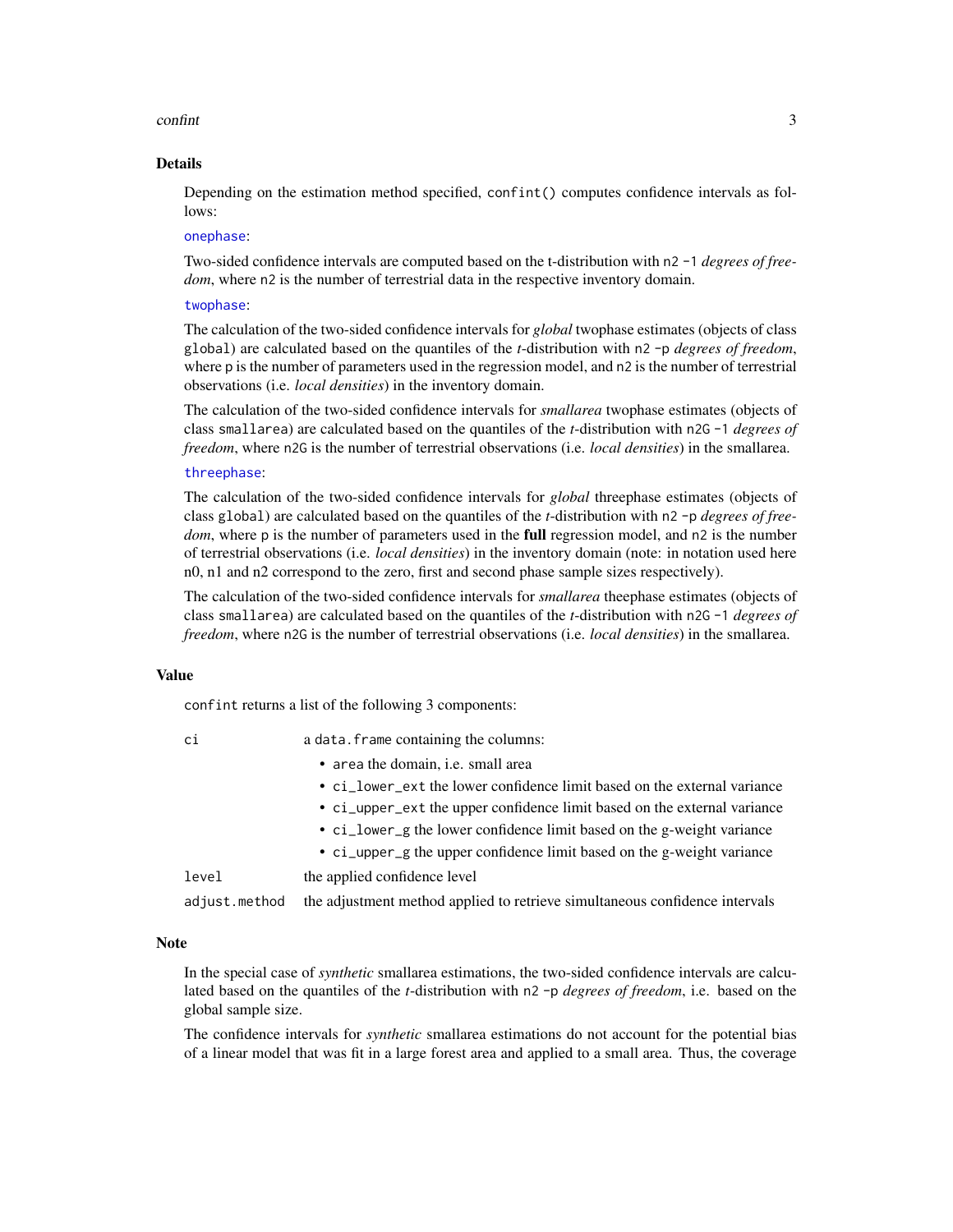rates for confidence intervals produced by synthetic estimators may be less than the nominal level of confidence.

In case of cluster-sampling, n2G is the number of terrestrial clusters (a cluster constitutes the sample unit). This is automatically considered by confint.

The adjustment methods passed to adjust.method are designed to achieve *simultaneous* confidence intervals by correcting the confidence level given by level. The use of this option is recommended if a set of estimates contained in a onephase- or smallarea-object should be compared by their confidence intervals. It ensures that the percentage of confidence intervals containing the true value will correspond to the nominal confidence level.

#### References

Hill, A., Massey, A. F. (2021). *The R Package forestinventory: Design-Based Global and Small Area Estimations for Multiphase Forest Inventories.* Journal of Statistical Software, 97(4), 1-40.

Mandallaz, D. (2013). *Design-based properties of some small-area estimators in forest inventory with two-phase sampling.* Canadian Journal of Forest Research, 43(5), 441-449.

Mandallaz, D., Breschan, J., & Hill, A. (2013). *New regression estimators in forest inventories with two-phase sampling and partially exhaustive information: a design-based monte carlo approach with applications to small-area estimation.* Canadian Journal of Forest Research, 43(11), 1023- 1031.

Mandallaz, D. (2013). *A three-phase sampling extension of the generalized regression estimator with partially exhaustive information.* Canadian Journal of Forest Research, 44(4), 383-388.

Benjamini, Y., and Hochberg, Y. (1995). *Controlling the false discovery rate: a practical and powerful approach to multiple testing.* Journal of the Royal Statistical Society Series B 57, 289- 300.

#### Examples

```
## Calculate twophase estimations by extended pseudosynthetic estimator
# for 4 small areas ("A", "B", "C", "D") using the grisons-dataset:
sae.est \leq twophase(formula = tvol \sim mean + stddev + max + q75,
                    data = grisons,
                    phase_id = list(phase.col = "phase_id_2p", 'terrgrid.id = 2),small_area = list(sa.col = "smallarea",
                                      areas = c("A", "B","C", "D"),
                                      unbiased = TRUE)
```
## calculate 95%-confidence intervals for each small area: confint(sae.est)

## calculate simultaneous 95%-confidence intervals using 'bonferroni'-method: confint(sae.est, adjust.method = "bonferroni")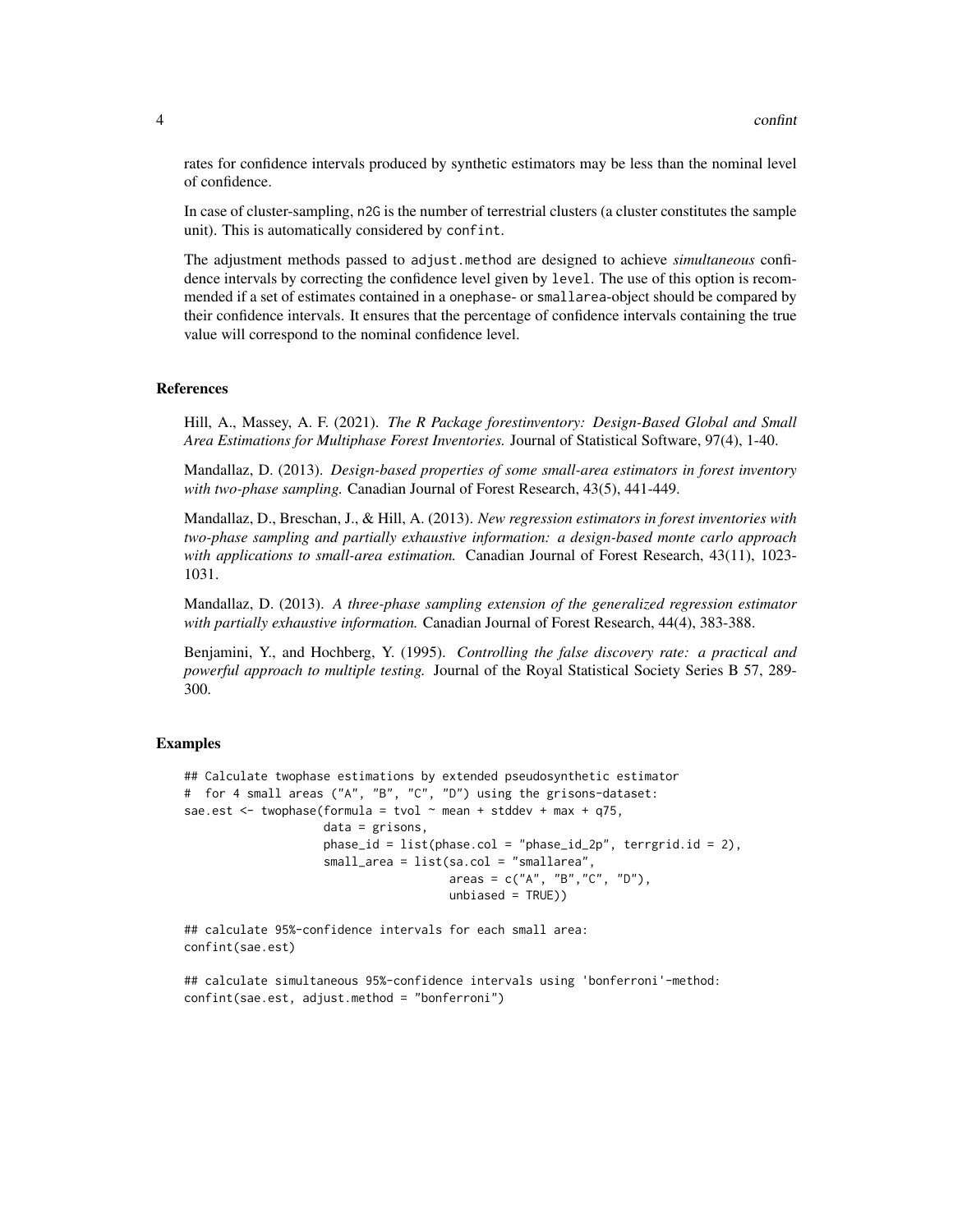<span id="page-4-1"></span><span id="page-4-0"></span>

#### Description

estTable can be used to compare the results of [onephase](#page-9-1) to multiphase estimations ([twophase](#page-20-1), [threephase](#page-13-1)). It restructures the estimation results into a table that can be used to plot the estimation results and provides the basis for further analysis.

#### Usage

```
estTable(
  est.list,
  sae = FALSE,
  add.ci = TRUE,vartypes = c("variance", "ext_variance", "g_variance")
\lambda
```
#### Arguments

| est.list | a list object containing at least one multiphase estimation object created by<br>the twophase or threephase function and the respective onephase estimation<br>object.                          |
|----------|-------------------------------------------------------------------------------------------------------------------------------------------------------------------------------------------------|
| sae      | an object of type logical. Has to be set to TRUE if results of small area estima-<br>tions are passed to estTable. Defaults to FALSE.                                                           |
| add.ci   | logical: Should confidence intervals be added? Defaults to TRUE.                                                                                                                                |
| vartypes | Specifying the variances that should be included in the estimation table. Has to<br>be specified as a character vector. The full set contains "variance", "ext_variance"<br>and $"g_variance".$ |

#### Value

estTable returns a list of the following components:

- area: in case of small area estimations: the name of the small area
- estimate: the point estimates
- vartype: the type of variance
- variance: the variance values
- std: the standard errors (square root of variance values)
- error: the estimation errors defined as the ratio between *standard error* and *point estimate*
- domain: indicating if current row belongs to a smallarea or global estimation
- estimator: the estimator that that was applied
- method: the estimation method that was applied
- n2: terrestrial sample size in entire inventory area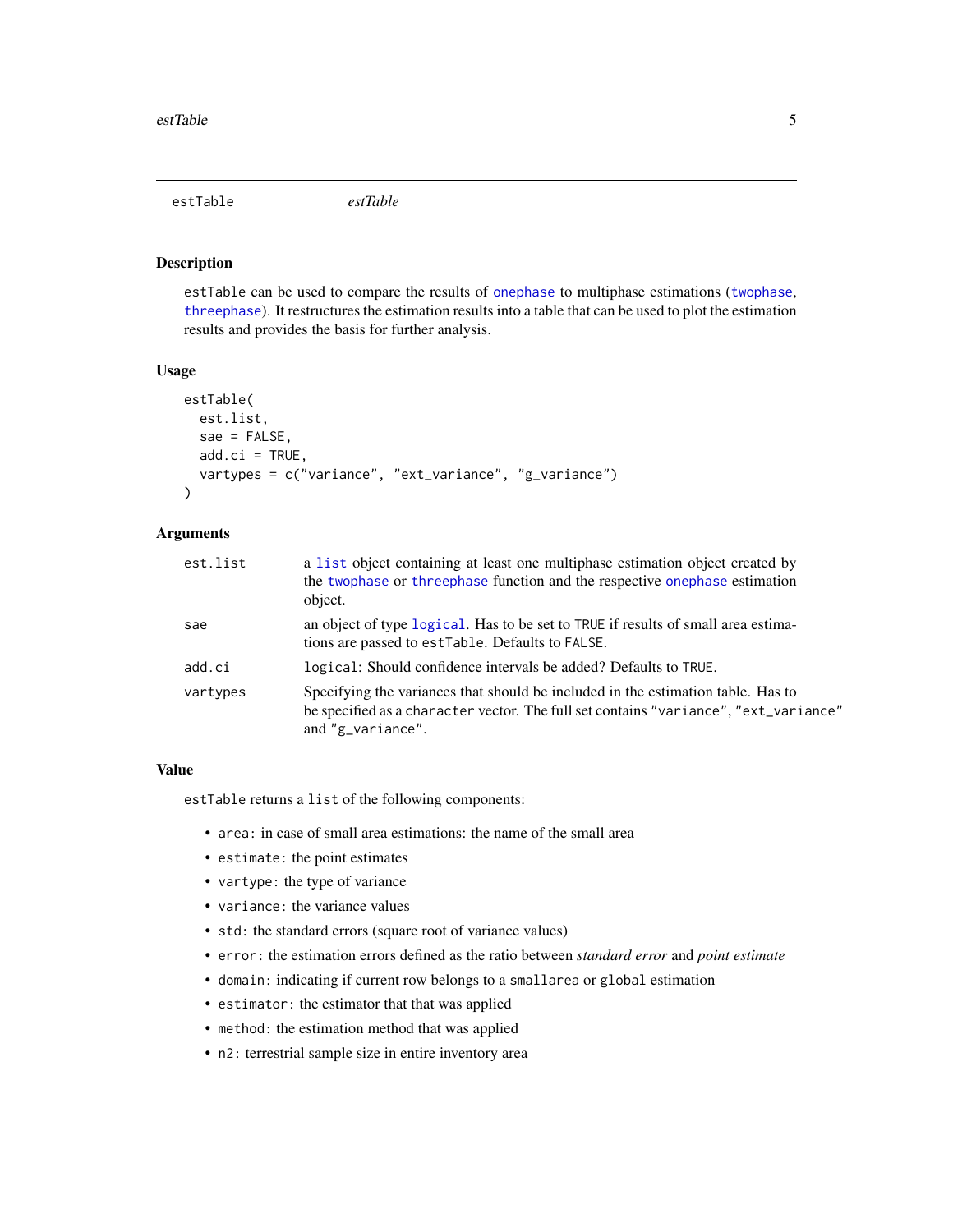- n1: first phase sample size in entire inventory area
- n0: in case of threephase estimations: zero phase sample size in entire inventory area
- n2G: terrestrial sample size in small area
- n1G: first phase sample size in small area
- n0G: in case of threephase estimations: zero phase sample size in small area
- r.squared: coefficient of determination of regression model
- r.squared\_reduced: in case of threephase estimations: coefficient of determination of reduced regression model
- r.squared\_full: in case of threephase estimations: coefficient of determination of full regression model
- ci\_lower: if add.ci=TRUE: lower confidence limit
- ci\_upper: if add.ci=TRUE: upper confidence limit

#### Note

An estimation object of class onephase as input is mandatory

#### Examples

```
## run onephase estimation:
op.a <- onephase(formula = tvol~1,
                 data = grisons,
                 phase_id = list(phase,col = "phase_id_2p", 'terrgrid.id = 2),area = list(sa.col = "smallarea", areas = c("A", "B", "C", "D")))
## run small area twophase estimation:
sae.2p.est \le twophase(formula = tvol \sim mean + stddev + max + q75,
                       data = grisons,
                       phase_id = list(phase.col = "phase_id_2p",' terminal_id = 2),small_area = list(sa.col = "smallarea", areas = c("A", "B","C", "D"),
                                         unbiased = TRUE))
## run small area threephase estimation:
sae.3p.est \leq threephase(formula.s0 = tvol \sim mean,
                         formula.s1 = tvol \sim mean + stddev + max + q75,
                         data = grisons,
                   phase_id = list(phase,col = "phase_id_3p", s1.id = 1, terrgrid.id = 2),small_area=list(sa.col = "smallarea", areas = c("A", "B", "C", "D"),
                                         unbiased = TRUE))
## create estimation table with confidence intervals:
sae.table<- estTable(est.list = list(op.a, sae.2p.est, sae.3p.est), add.ci=TRUE,
                    sae = TRUE, vartypes = c("variance", "g_variance", "ext_variance"))
sae.table.df<- as.data.frame(sae.table)
```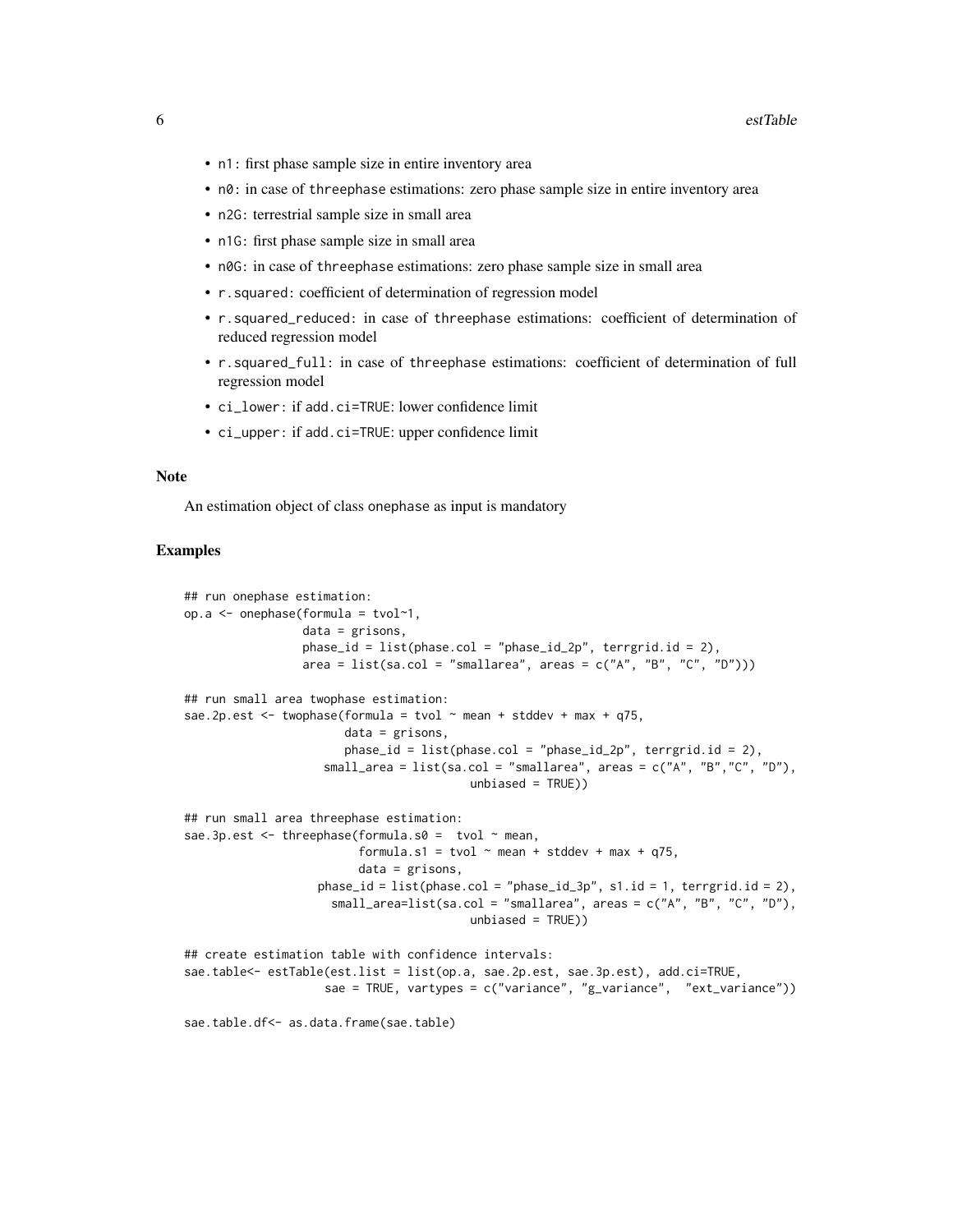<span id="page-6-0"></span>forestinventory *forestinventory: A package for computing design-based estimates for multiphase forest inventories*

#### **Description**

The package provides *global*- and *smallarea estimators* for *twophase* and *threephase* forest inventories under simple and cluster sampling, which have been developed by Daniel Mandallaz at ETH Zurich. The implemented methods have been published and applied in various studies (see References) and can be used for *double- and triple sampling for stratification*, *double- and triple sampling for regression* and *double- and triple sampling for regression within strata*.

#### Functions

The package provides three main functions to apply the various estimators for *twophase* and *threephase* forest inventories:

- [twophase](#page-20-1) Function to apply global- and various smallarea estimation techniques for twophase inventories
- [threephase](#page-13-1) Function to apply global- and various smallarea estimation techniques for threephase inventories
- [onephase](#page-9-1) Function to apply estimations for onephase inventories, mainly for comparison with two-and threephase

#### **Motivation**

The Motivation of writing this package was to provide an extensive and consistent collection of state-of-the-art *design-based* estimation techniques for forest inventories. It was especially designed to facilitate the application of the available estimators in forest practice as well as in scientifically related studies. The work on this package was also the trigger to complete the range of the already published estimators, especially in the framework of three-phase smallarea estimators.

#### Selected references

Hill, A., Massey, A. F. (2021). *The R Package forestinventory: Design-Based Global and Small Area Estimations for Multiphase Forest Inventories.* Journal of Statistical Software, 97(4), 1-40.

Massey, A. F. (2015). *Multiphase estimation procedures for forest inventories under the designbased Monte Carlo approach* (Doctoral dissertation, Diss., ETH Zurich, Nr. 23025).

Mandallaz, D. (2013). *Design-based properties of some small-area estimators in forest inventory with two-phase sampling.* Canadian Journal of Forest Research, 43(5), 441-449.

Mandallaz, D., Breschan, J., & Hill, A. (2013). *New regression estimators in forest inventories with two-phase sampling and partially exhaustive information: a design-based monte carlo approach with applications to small-area estimation.* Canadian Journal of Forest Research, 43(11), 1023- 1031.

Mandallaz, D. (2013). *A three-phase sampling extension of the generalized regression estimator with partially exhaustive information.* Canadian Journal of Forest Research, 44(4), 383-388.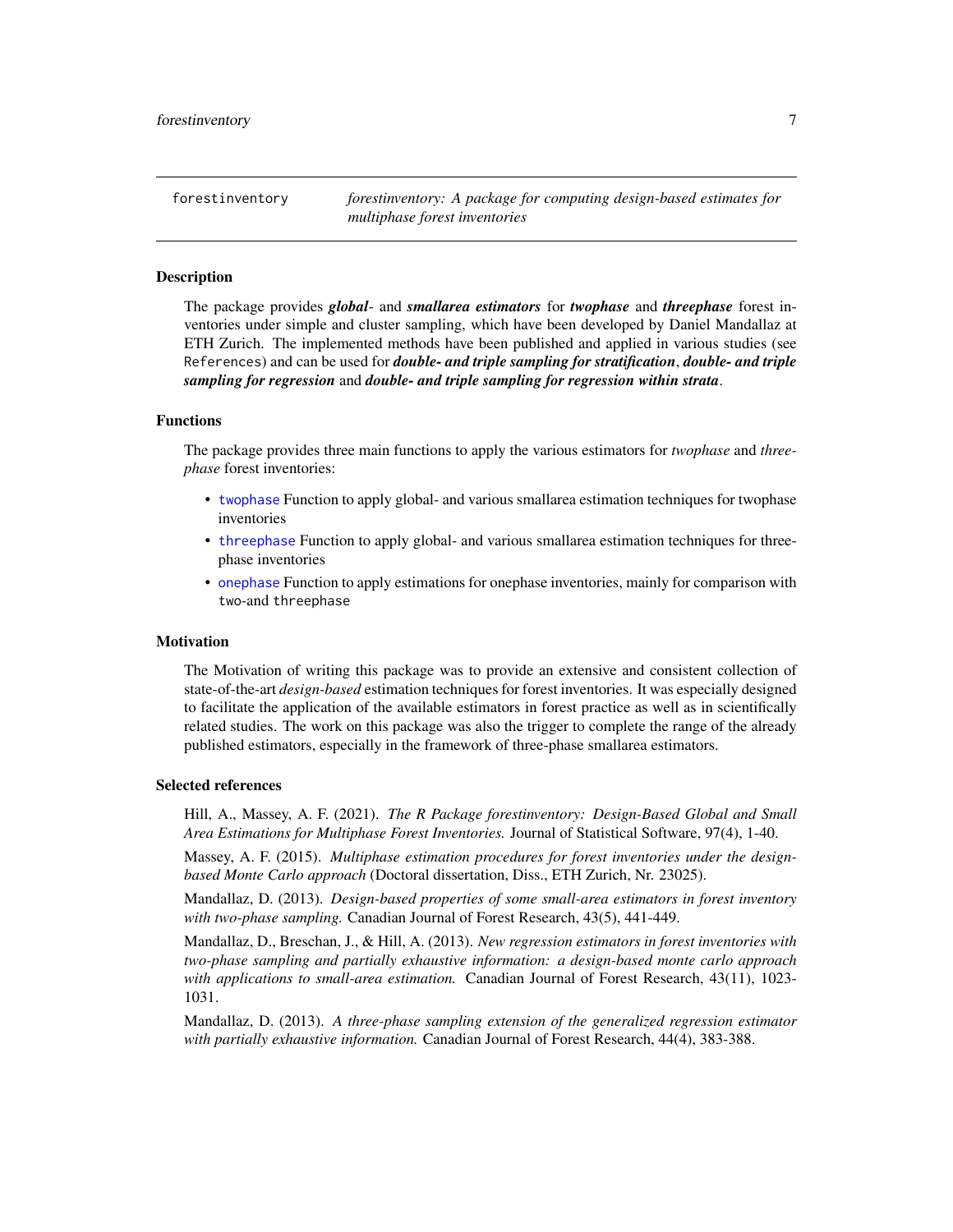<span id="page-7-0"></span>grisons *Data from a multiphase forest inventory in the canton of Grisons, Switzerland*

#### **Description**

A dataset containing observations of 306 systematically arranged sample plots. Auxiliary information for all 306 plots is provided in the form of LiDAR canopy height metrics. For a systematic subsample of 67 out of the 306 plots, terrestrial information of the timber volume is provided from a terrestrial survey in the year 2007. Originally the inventory was carried out as a twophase inventory and has been artificially extended to a threephase inventory for demonstration purposes.

#### Usage

grisons

#### Format

data frame with 306 rows and 14 columns

#### Details

- phase\_id\_2p phase-membership of each observation for the twophase inventory. The large phase is indicated by 1, the terrestrial phase by 2.
- phase\_id\_3p phase-membership of each observation for the threephase inventory, i.e. the largest phase (0), the large phase (1) and terrestrial phase (2). *Note:* The threephase sample scheme was artificially created for demonstration purposes of the [threephase](#page-13-1)-functions.
- boundary\_weights proportion of analysis-window for auxiliary information lying within the forest.
- mean mean canopy height at the sample location based on the LiDAR canopy height model.
- stddev standard deviation of the LiDAR canopy height model at the sample location.
- max maximum value of the LiDAR canopy height model at the sample location.
- q75 75%-Quantile of the LiDAR canopy height model at the sample location.
- smallarea smallarea-indicator for each observation.
- tvol terrestrial timber volume from field survey. Use for [twophase](#page-20-1)-inventory.
- tvol.3p terrestrial timber volume from field survey. Use for [threephase](#page-13-1)-inventory.

#### Note

There are additional columns in grisons to demonstrate the function-behaviors for special cases which might occur in a forest inventory

- phase\_id\_3p\_nG0 one of the smallareas does not contain any terrestrial observation.
- phase\_id\_3p\_nG1 one of the smallareas does contain only a single terrestrial observation.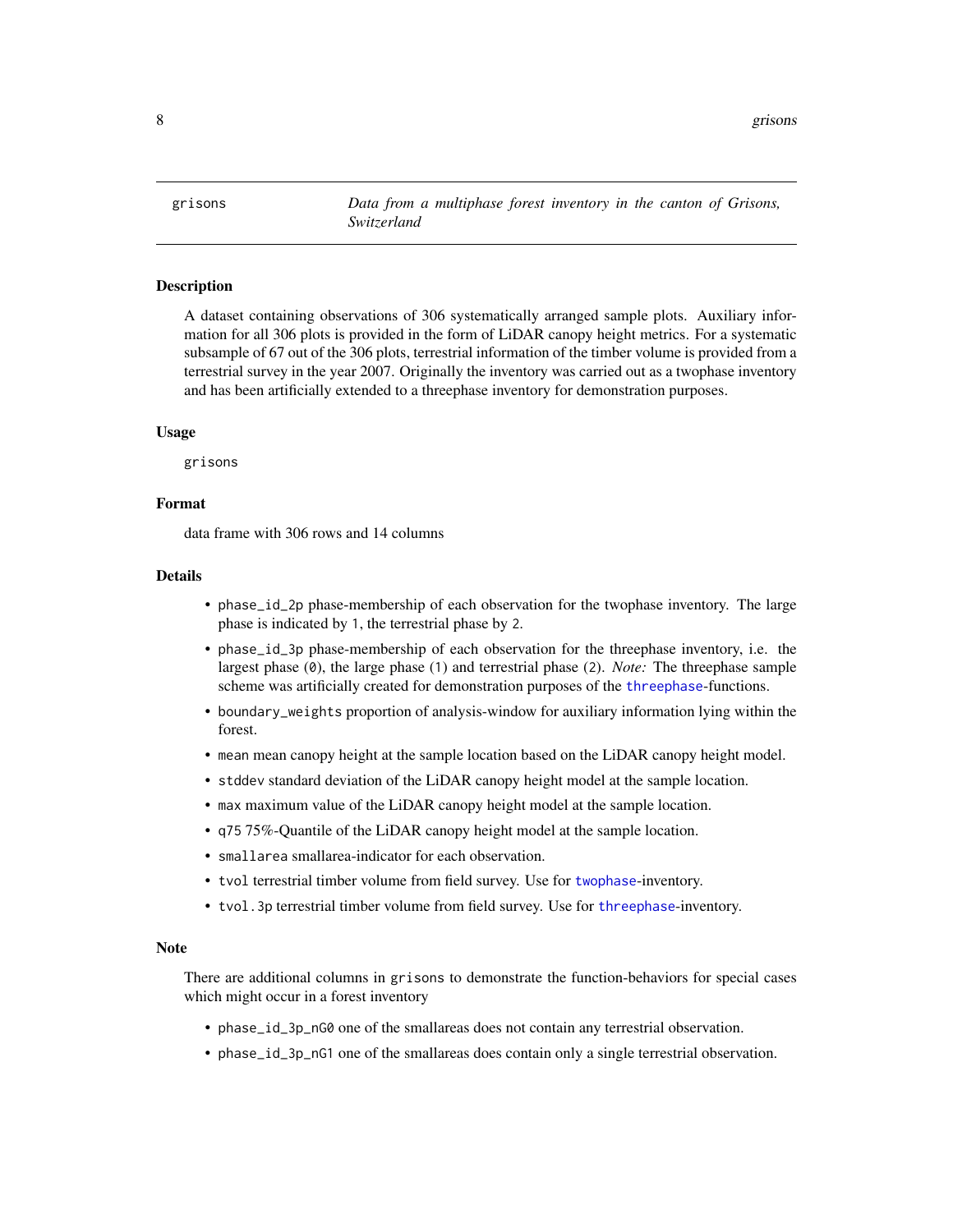#### <span id="page-8-0"></span>mphase.gain 9

- tvol.3p\_nG0 Use as response variable to test phase\_id\_3p\_nG0 for [threephase](#page-13-1)-inventory.
- tvol.3p\_nG1 Use as response variable to test phase\_id\_3p\_nG1 for [threephase](#page-13-1)-inventory.

We leave testing these special cases to the user.

#### Source

The terrestrial data are kindly provided by the forest service of the canton grisons.

The dataset was created and used within the framework of the publications listed under *References*.

#### References

Mandallaz, D., Breschan, J., & Hill, A. (2013). *New regression estimators in forest inventories with two-phase sampling and partially exhaustive information: a design-based monte carlo approach with applications to small-area estimation.* Canadian Journal of Forest Research, 43(11), 1023- 1031.

Hill, A., Breschan, J., & Mandallaz, D. (2014). *Accuracy assessment of timber volume maps using forest inventory data and LiDAR canopy height models.* Forests, 5(9), 2253-2275.

mphase.gain *mphase.gain*

#### Description

mphase.gain takes as input an object created by the [estTable](#page-4-1) function and returns a validation of which multiphase method and estimator performed best in comparison to the onephase estimation (baseline) in terms of estimation precision.

#### Usage

```
mphase.gain(esttable.obj, pref.vartype = "g_variance", exclude.synth = TRUE)
```
#### Arguments

| esttable.obj  | an object of class est table created by the est Table function                                                                                                                                                                                                                    |
|---------------|-----------------------------------------------------------------------------------------------------------------------------------------------------------------------------------------------------------------------------------------------------------------------------------|
| pref.vartype  | preferred type of multiphase variance that should be compared to the onephase<br>variance, if more then one variance type has been calculated in the multiphase<br>estimation object(s) stored in est table. Valid input values are "g_variance"<br>(default) and "ext_variance". |
| exclude.synth | logical. If set to TRUE (default), synthetic estimations are not considered in the<br>validation.                                                                                                                                                                                 |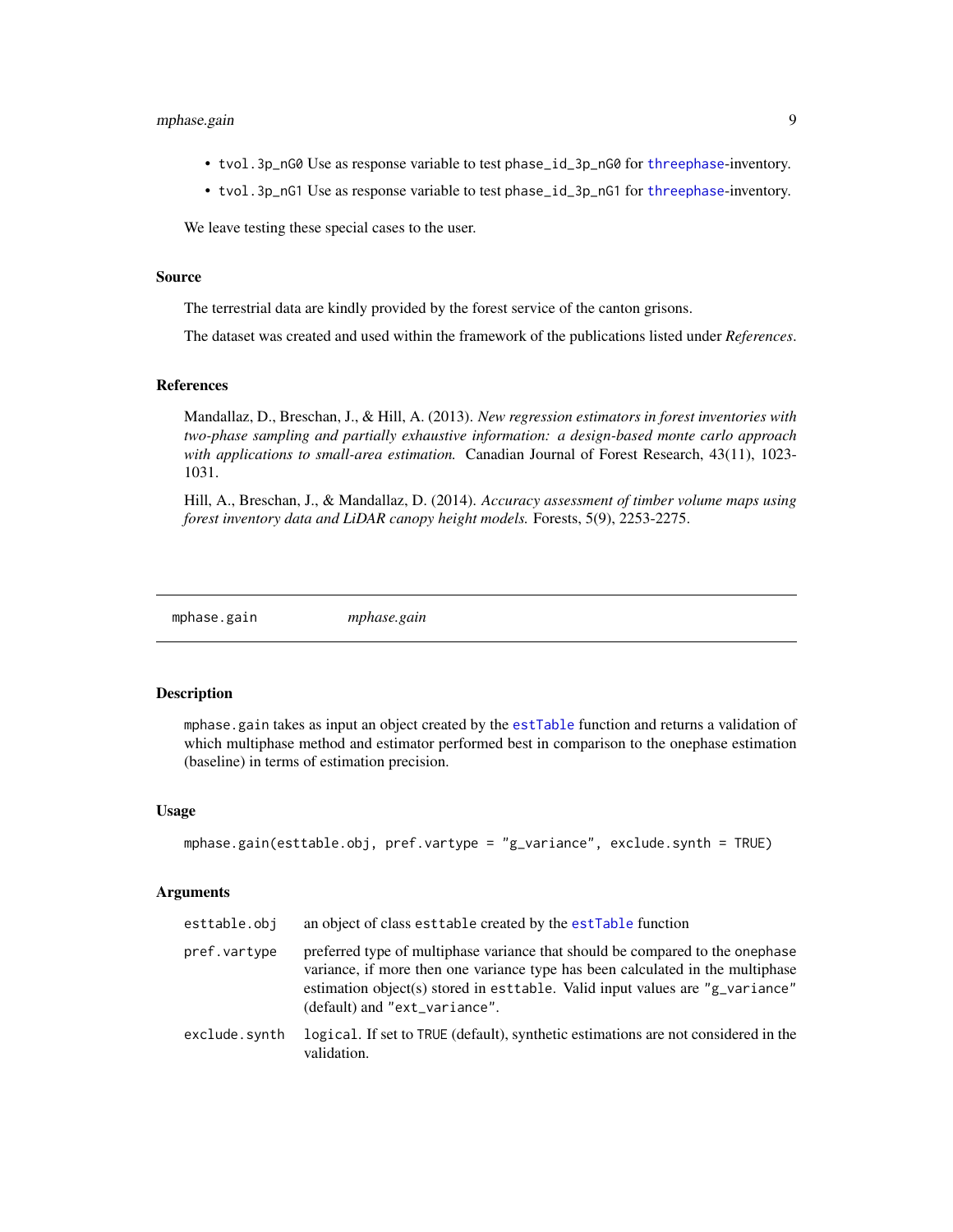<span id="page-9-0"></span>mphase.gain returns a data.frame containing the following components:

- area: in case of small area estimation: the name of the small area
- var\_onephase: standard error of the [onephase](#page-9-1) estimation
- var\_multiphase: smallest variance among the (set of) multiphase estimations stored in esttable.obj
- estimator: multiphase estimator with the smallest variance
- method: estimation Method of the multiphase estimator with the smallest variance
- gain: the *gain* is the reduction (if value is positive) or possibly also the increase (if value is negative) in variance when applying the multiphase as alternative to the onephase estimation
- rel.eff: the *relative efficiency* defined as the ratio between the onephase variance and the multiphase variance

#### Note

The *gain* can be interpreted as: "The multiphase estimation procedure leads to a gain % reduction in variance compared to the onephase procedure".

The *relative efficiency* can be interpreted as: "Using the onephase estimation procedure, the terrestrial sample size would have to be rel.eff times larger in order to achieve the same precision (in terms of variance) as the mutiphase estimation procedure".

<span id="page-9-1"></span>onephase *onephase*

#### **Description**

onephase is used to calculate estimations exclusively based on terrestrial observations of a forest inventory (i.e. the *local densities*). The estimation method is available for simple and clustersampling and provides point estimates of the sample mean and their variances.

#### Usage

```
onephase(
  formula,
  data,
 phase_id = list(phase.col = NA, territorial_id = NA),cluster = NA,
  area = list(sa.col = NA, areas = NA))
```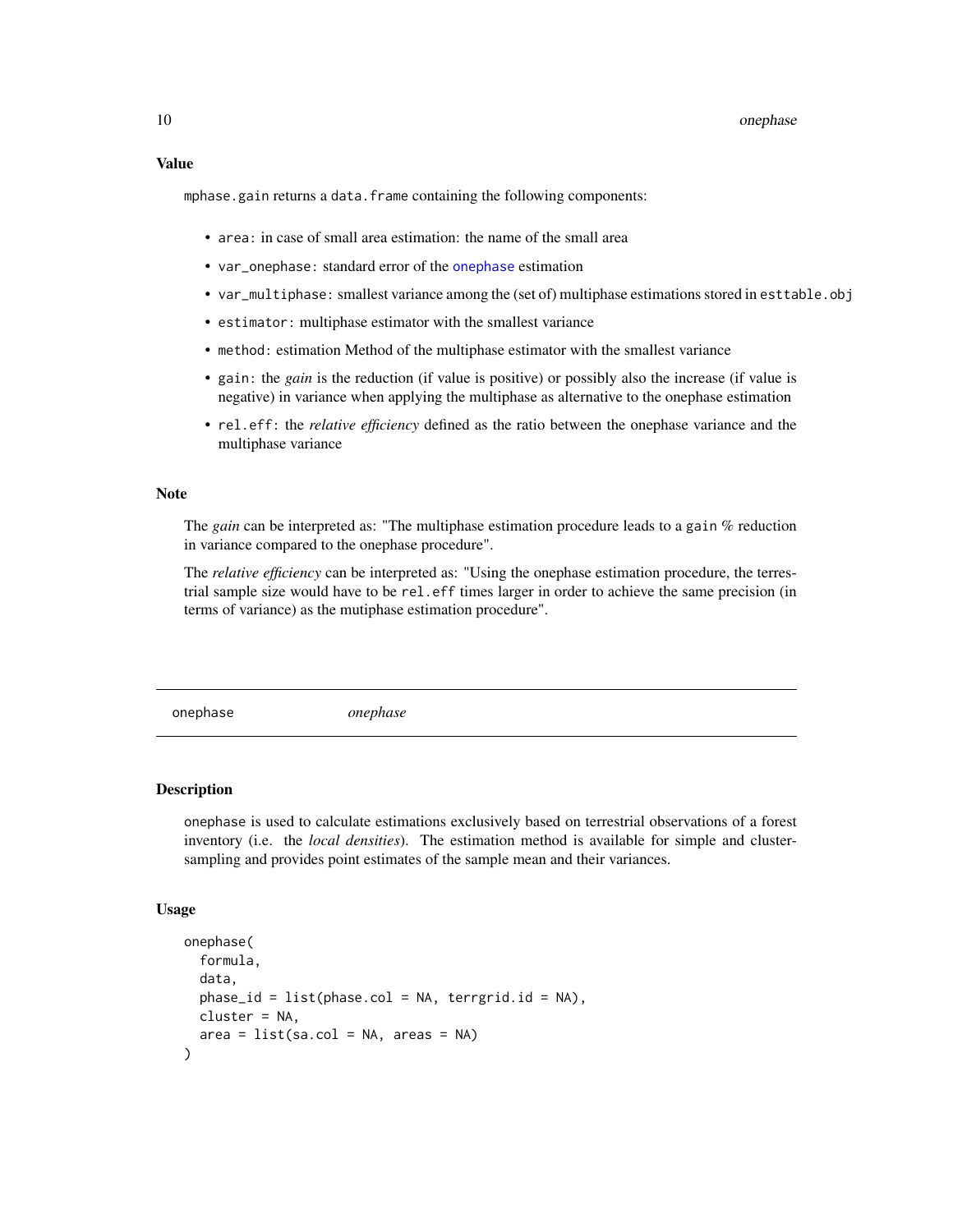#### <span id="page-10-0"></span>onephase the contract of the contract of the contract of the contract of the contract of the contract of the contract of the contract of the contract of the contract of the contract of the contract of the contract of the c

#### Arguments

| formula  | an object of class "formula" that must be of the form $Y \sim 1$ , where Y is the<br>terrestrial response value of interest provided in data.                                                                                                                                              |
|----------|--------------------------------------------------------------------------------------------------------------------------------------------------------------------------------------------------------------------------------------------------------------------------------------------|
| data     | a data frame or vector containing the response value Y. Specifications are given<br>under 'Details'.                                                                                                                                                                                       |
| phase_id | an object of class "list" containing two elements:                                                                                                                                                                                                                                         |
|          | • phase.col: the column name in data that specifies the phase membership<br>of each observation                                                                                                                                                                                            |
|          | • terrgrid.id: the indicator identifying the the terrestrial (a.k.a. "ground"<br>truth") phase for that column (must be of type "numeric")                                                                                                                                                 |
|          | <b>Note:</b> Only has to be specified if data is of class data. frame.                                                                                                                                                                                                                     |
| cluster  | Specifies the column name in data containing the cluster identification. Only<br>used in case of cluster sampling.                                                                                                                                                                         |
| area     | <i>(Optional)</i> an object of class "list" containing two elements:                                                                                                                                                                                                                       |
|          | • sa.col: the column name in data containing domain identification<br>• areas: vector of desired domains for which the estimation should be com-<br>puted. If estimations for multiple domains should be computed, the do-<br>mains have to be defined within a character vector using c() |

Further details of the parameter-specifications are given under *'Details'*.

#### Details

data can either be a vector only containing the observations of the response variable Y, *or* a data frame containing a column for the response variable and a column for the sample-grid indication that has to be further specified by argument phase\_id. Additional *optional* columns include a cluster identification in case of cluster sampling, as well as a column that specifies a domain (e.g. a forest district) the respective terrestrial observation falls into. The latter allows to compute onephaseestimations for multiple domains at a time (see *'Examples'*).

#### Value

onephase returns an object of class "onephase".

The functions summary and confint can be used to obtain a summary of the estimation results (point estimations, variances and sample sizes) and the confidence intervals for the respective point estimates.

An object of class "onephase" returns a list of the following components:

| input       | a list containing the function inputs                            |  |  |  |  |
|-------------|------------------------------------------------------------------|--|--|--|--|
| estimation  | a data frame containing the following components:                |  |  |  |  |
|             | • area: the domain (only present if argument area has been used) |  |  |  |  |
|             | • estimate: the point estimate                                   |  |  |  |  |
|             | • variance: the variance of the point estimate                   |  |  |  |  |
|             | • n2: the terrestrial sample size                                |  |  |  |  |
| samplesizes | a named numeric vector giving the terrestrial samplesize         |  |  |  |  |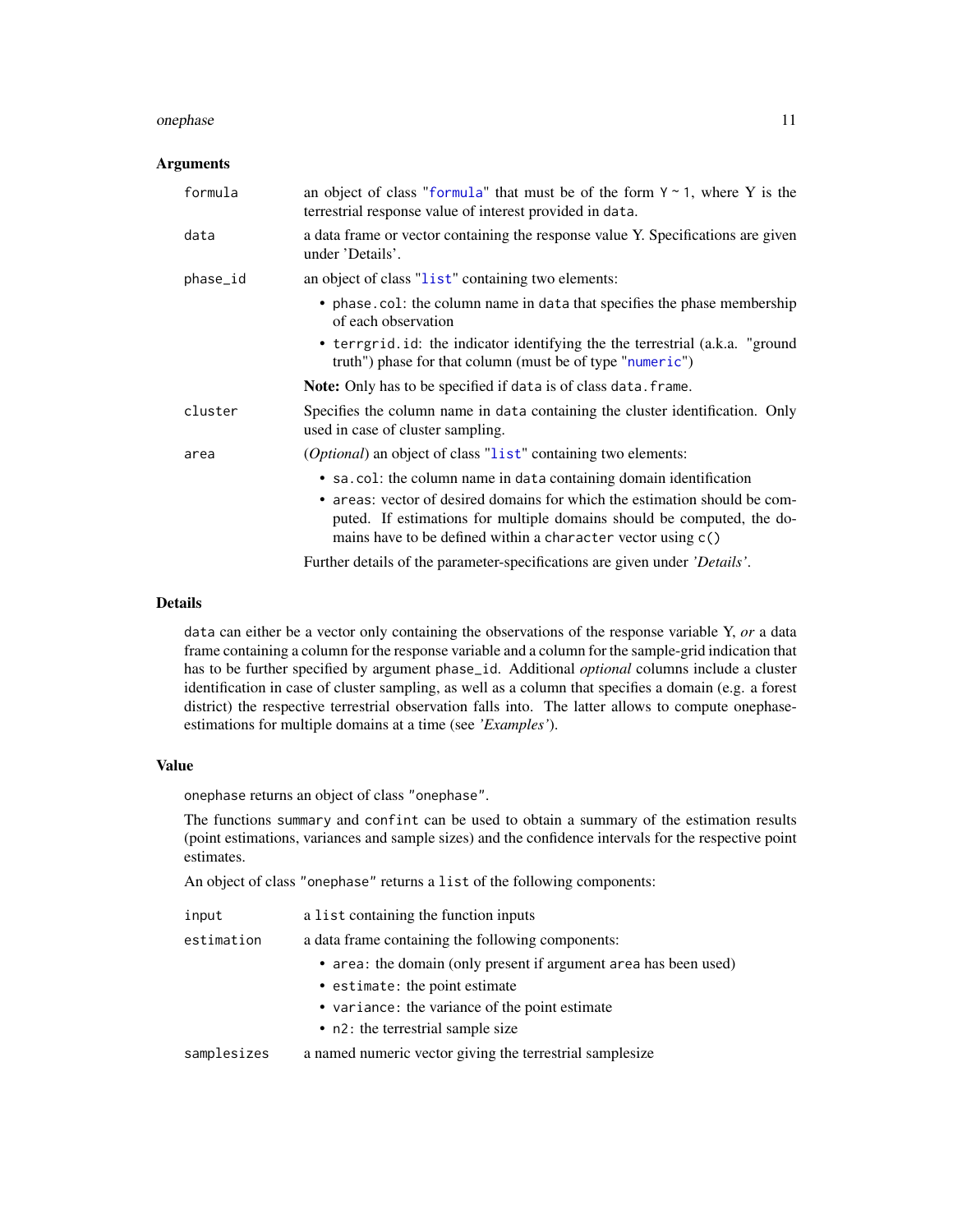#### <span id="page-11-0"></span>References

Hill, A., Massey, A. F. (2021). *The R Package forestinventory: Design-Based Global and Small Area Estimations for Multiphase Forest Inventories.* Journal of Statistical Software, 97(4), 1-40. Mandallaz, D. (2007). *Sampling techniques for forest inventories.* Chapter 4. CRC Press.

#### Examples

```
# ----------- non-cluster sampling------------------#
## load grisons dataset:
data(grisons)
## 1) calculate onephase-estimation for entire dataset:
op <- onephase(formula = tvol~1 ,data = grisons,
             phase_id =list(phase.col = "phase_id_2p",terrgrid.id = 2))
summary(op)
confint(op)
## 2) calculate onephase-estimation for given domains (areas) in dataset:
op.a <- onephase(formula = tvol~1,
                 data = grisons,
                 phase_id = list(phase.col = "phase_id_2p", terrgrid.id = 2),
                 area = list(sa.col = "smallarea", areas = c("A", "B"))summary(op.a)
confint(op.a)
# ----------- cluster sampling ------------------#
## load zurichberg dataset:
data(zberg)
## 1) calculate onephase-estimation for entire dataset:
op.clust <- onephase(formula = basal~1, data = zberg,
                     phase_id = list(phase.col = "phase_id_2p",terrgrid.id = 2),
                     cluster = "cluster")
summary(op.clust)
confint(op.clust)
## 2) calculate onephase-estimation for given areas in dataset:
op.clust.a <- onephase(formula = basal~1,
                       data = zberg,
                       phase_id = list(phase.col = "phase_id_2p", terrgrid.id = 2),
                       cluster = "cluster",
                       area = list(sa.co1 = "ismally23", areas = c("2", "3"))summary(op.clust.a)
confint(op.clust.a)
```
plot.esttable *Plotting Estimation Results*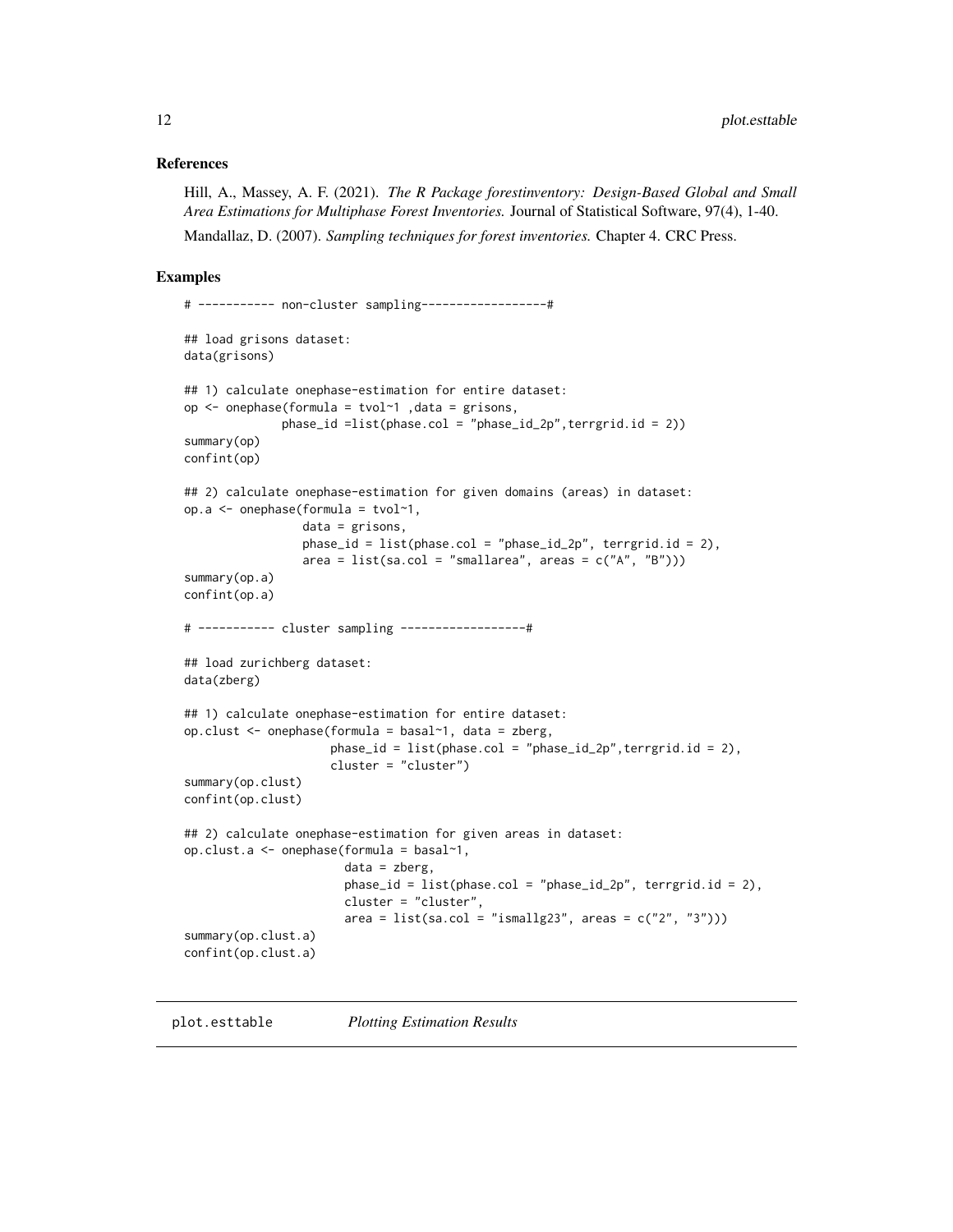#### <span id="page-12-0"></span>plot.esttable 13

#### Description

Function plots the estimation results of an object created by the [estTable](#page-4-1) function. Provides the possibility to visualize and compare the point estimates and their estimation errors differentiated by the applied estimation method and estimator.

#### Usage

```
## S3 method for class 'esttable'
plot(x, yvar = "error", ncol = 5, yscale-free = TRUE, ...)
```
#### Arguments

| $\mathsf{x}$ | object of class "list" "esttable" created by the estTable function.                                                                                               |
|--------------|-------------------------------------------------------------------------------------------------------------------------------------------------------------------|
| yvar         | if set to "error" (default), the estimation error is plotted on the y-axis. If set to<br>"estimate", point estimates with their confidence intervals are plotted. |
| ncol         | number of columns to plot small area estimations.                                                                                                                 |
| yscale.free  | logical: should y-axis scales be free (default) or fixed.                                                                                                         |
| $\cdots$     | ignored.                                                                                                                                                          |

#### Examples

```
## run onephase estimation:
op.a \leq onephase(formula = tvol\geq 1,
                 data = grisons,
                 phase_id = list(phase,col = "phase_id_2p", territorial_id = 2),area = list(sa.col = "smallarea", areas = c("A", "B", "C", "D")))
## run small area twophase estimation:
sae.2p.est \le twophase(formula = tvol \sim mean + stddev + max + q75,
                       data = grisons,phase_id = list(phase,col = "phase_id_2p",' terminal_id = 2),small_area = list(sa.col = "smallarea", areas = c("A", "B","C", "D"),
                                          unbiased = TRUE)
## run small area threephase estimation:
sae.3p.est \le threephase(formula.s0 = tvol \sim mean,
                         formula.s1 = tvol \sim mean + stddev + max + q75,
                         data = grisons,
                   phase_id = list(phase,col = "phase_id_3p", s1.id = 1, terrgrid.id = 2),small_area=list(sa.col = "smallarea", areas = c("A", "B", "C", "D"),
                                          unbiased = TRUE))
## create estimation table:
sae.table<- estTable(est.list = list(op.a, sae.2p.est, sae.3p.est), add.ci=TRUE,
                    sae = TRUE, vartypes = c("variance", "g_variance", "ext_variance"))
## plot estimation errors:
plot(sae.table)
```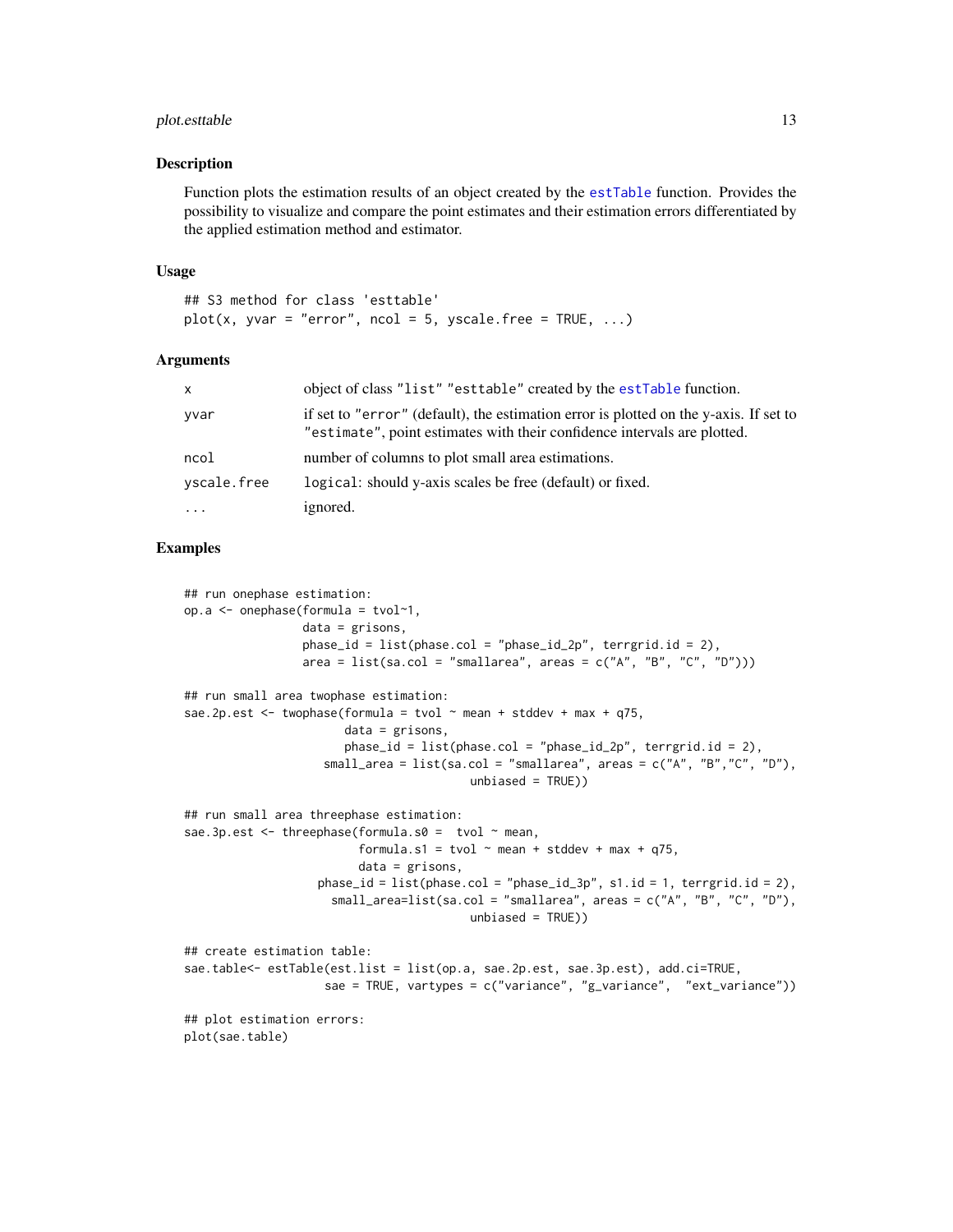```
## plot point estimates and confidence intervals:
# Hint: --> use ggplot2 functions to modify graphic:
library(ggplot2)
plot(sae.table, yvar = "estimate") +
  ylab("Timber Volume [m3/ha]")
```
summary *Summarizing Global and Small-Area Estimation Results*

#### Description

Summarizing Global and Small-Area Estimation Results

#### Usage

```
## S3 method for class 'onephase'
summary(object, coefs = FALSE, ...)
## S3 method for class 'twophase'
summary(object, coefs = FALSE, ...)
## S3 method for class 'threephase'
summary(object, coefs = FALSE, ...)
```
#### Arguments

| object                  | object of class onephase, two phase or three phase, containing estimation re-<br>sults of the respective estimation method.               |
|-------------------------|-------------------------------------------------------------------------------------------------------------------------------------------|
| coefs                   | of type "logical". If set to TRUE, also gives the regression coefficients of<br>two phase and three phase estimations. Defaults to FALSE. |
| $\cdot$ $\cdot$ $\cdot$ | additional arguments, so far ignored.                                                                                                     |
|                         |                                                                                                                                           |

<span id="page-13-1"></span>threephase *threephase*

#### **Description**

threephase is used to calculate estimations based on triple sampling under the *model-assisted Monte Carlo approach*. A *zero phase* of auxiliary information (e.g. taken from remote sensing data) is used to generate model predictions based on multiple linear regression using the method of ordinary least squares. A subsample of the zero phase comprises further auxiliary information that produces another set of model predictions. A further subsample produces a *second phase* based on terrestrial observations (i.e. the *local densities* of the ground truth) and is used to correct for bias in the design-based sense. The estimation method is available for *simple* and *cluster sampling* and includes the special case where the first phase is based on an *exhaustive* sample (i.e. a census). *Small-area applications* are supported for synthetic estimation as well as two varieties of biascorrected estimators: the traditional small-area estimator and an asymptotically equivalent version derived under Mandallaz' extended model approach.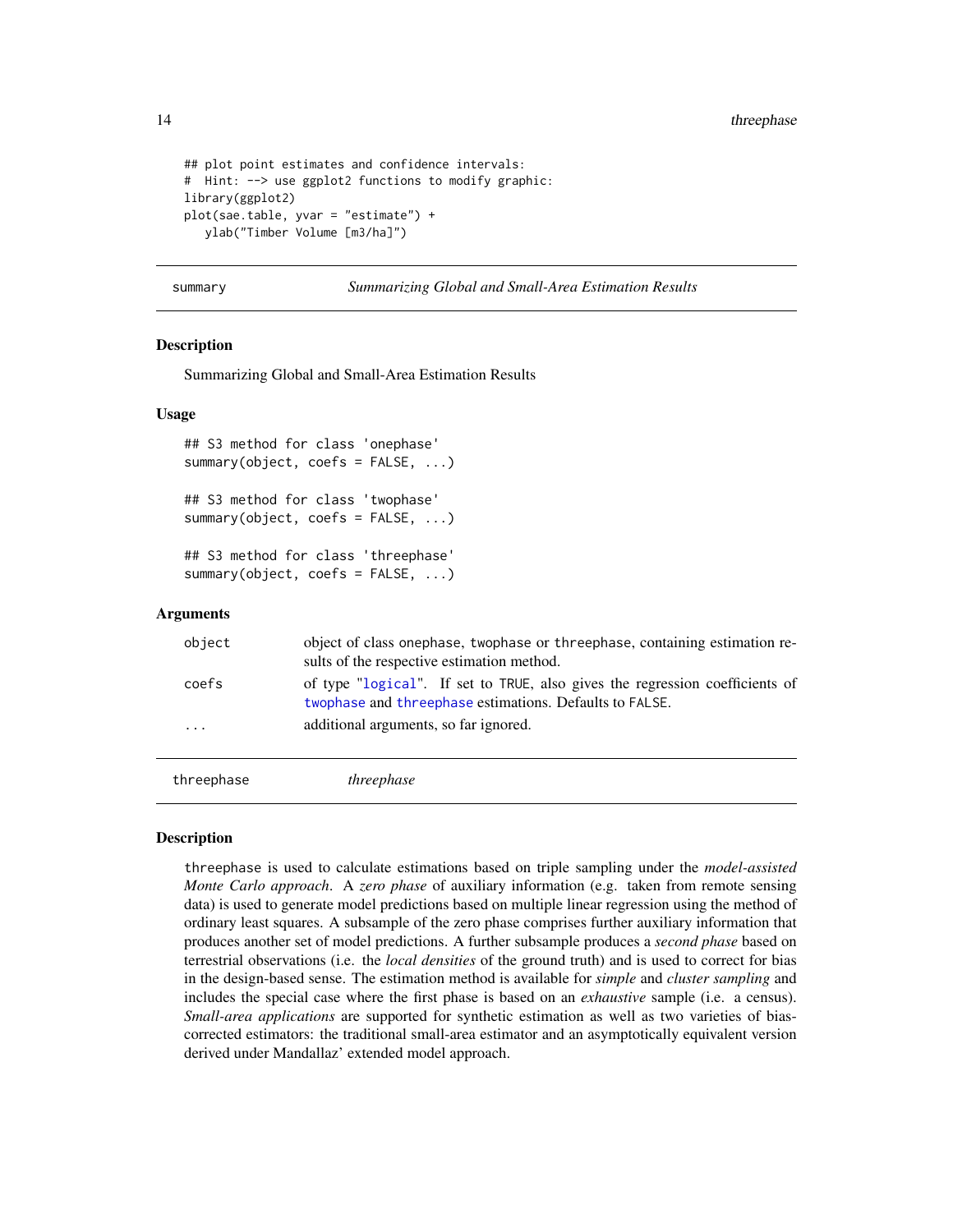### <span id="page-14-0"></span>three phase through the state of the state of the state of the state of the state of the state of the state of the state of the state of the state of the state of the state of the state of the state of the state of the sta

#### Usage

```
threephase(
 formula.s0,
  formula.s1,
 data,
 phase_id,
 cluster = NA,
 small_area = list(sa.col = NA, areas = NA, unbiased = TRUE),
 boundary_weights = NA,
 exhaustive = NA,
 progressbar = FALSE,
 psmall = FALSE
\mathcal{L}
```
### Arguments

| formula.s0       | an object of class "formula" as would be used in the function lm that contains a<br>reduced set of auxiliary variables available for all zero phase plots                                                                                                                               |
|------------------|-----------------------------------------------------------------------------------------------------------------------------------------------------------------------------------------------------------------------------------------------------------------------------------------|
| formula.s1       | an object of class "formula" as would be used in the function $\text{Im}$ that contains<br>the predictors from formula. s0 as well as further ancilliary predictors available<br>for all first phase plots (i.e. formula. s0 is nested in formula. s1)                                  |
| data             | a data frame containing all variables contained in formula and a column in-<br>dexing phase membership. Additional columns designating small-area mem-<br>bership, cluster ID and boundary weights should also be contained in the data<br>frame if they are requested in the function. |
| phase_id         | an object of class "list" containing three elements:                                                                                                                                                                                                                                    |
|                  | • phase.col: the column name in data that specifies the phase membership<br>of each observation                                                                                                                                                                                         |
|                  | • s1. id: the indicator identifying the "second phase only" plots for that col-<br>umn (must be of type "numeric")                                                                                                                                                                      |
|                  | • terrgrid. id: the indicator identifying the terrestrial (a.k.a. "ground truth")<br>phase for that column (must be of type "numeric")                                                                                                                                                  |
| cluster          | (Optional) Specifies the column name in data containing the cluster ID. Only<br>used in case of cluster sampling.                                                                                                                                                                       |
| small_area       | <i>(Optional)</i> a list that if containing three elements:                                                                                                                                                                                                                             |
|                  | • sa.col: the column name in data containing domain identification<br>• areas: vector of desired small-area domain identifiers                                                                                                                                                          |
|                  | • unbiased: an object of type "logical" that when FALSE designates that<br>the estimator is allowed to be biased (i.e. the synthetic estimator) and when<br>TRUE forces it to be design-unbiased. See 'Details'.                                                                        |
|                  | Note: If small_area is left unchanged then twophase defaults to global esti-<br>mation.                                                                                                                                                                                                 |
| boundary_weights |                                                                                                                                                                                                                                                                                         |
|                  | (Optional) Specifies the column name in data containing the weights for bound-<br>ary adjustment. See 'Details'                                                                                                                                                                         |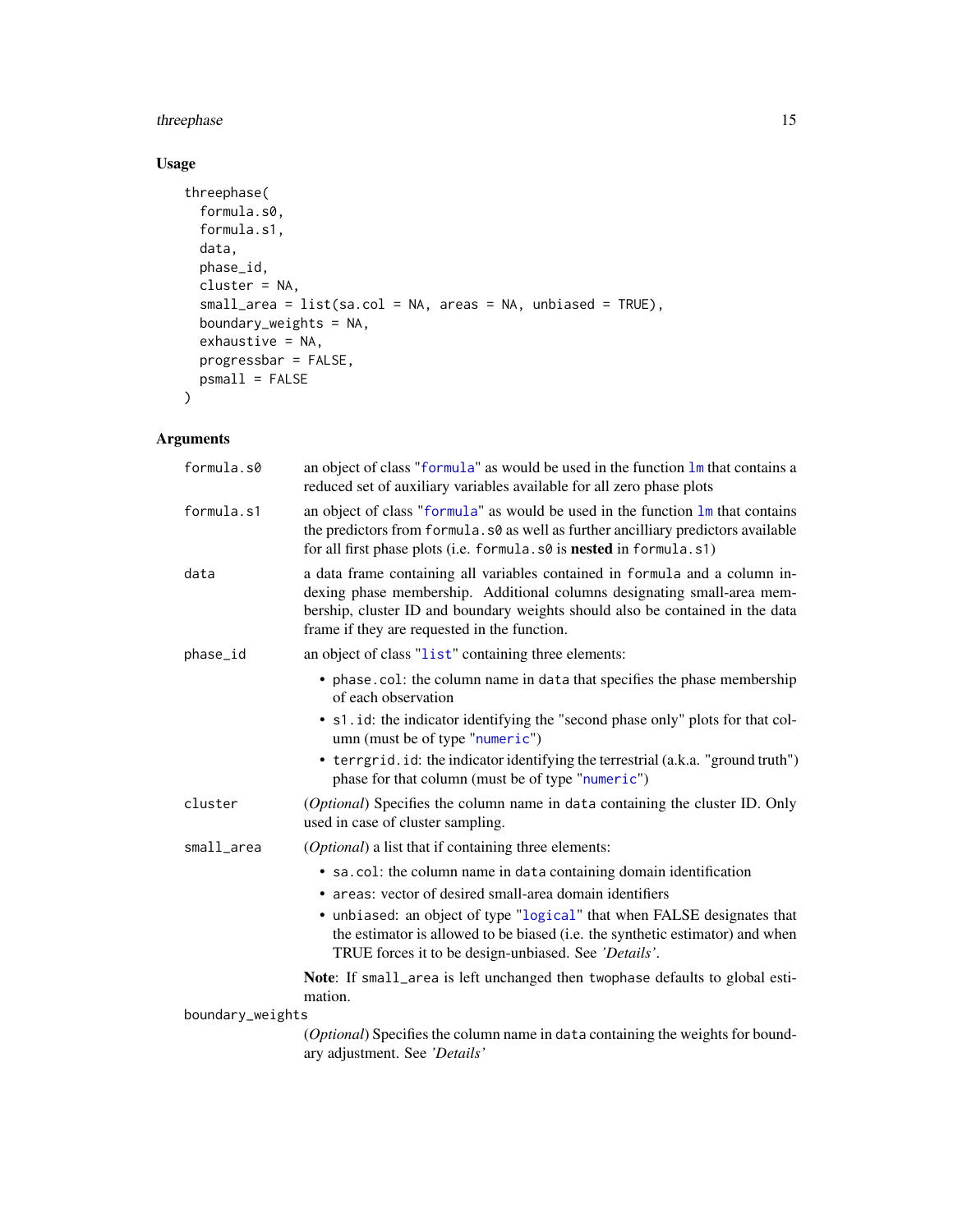<span id="page-15-0"></span>

| <i>(Optional)</i> For global estimation, a vector of true auxiliary means corresponding                                                                                            |
|------------------------------------------------------------------------------------------------------------------------------------------------------------------------------------|
| to an exhaustive first phase. The vector must be input in the same order that                                                                                                      |
| Im processes a formula object and include the intercept term. For small area                                                                                                       |
| estimation, exhaustive is a data. frame containing column names (colnames)                                                                                                         |
| for every variable appearing in the parameter formula including the variable                                                                                                       |
| "Intercept". Rownames (row, names) have to be used and must correspond to the<br>names of the small areas. See 'Details'.                                                          |
| (Optional) an object a type "logical" that when TRUE prints the progress of<br>the calculation in the console (recommended for large amount of small areas).<br>Defaults to FALSE. |
| <i>(Optional)</i> an object a type "logical" used for small area estimations that only<br>works when unbiased in the parameter small_area is set to TRUE. See 'De-<br>tails'.      |
|                                                                                                                                                                                    |

#### Details

s1.id identifies "second phase only" plots because the terrestrial phase is known to be part of the second phase by the construction of the subsampling.

If estimations for multiple small-area domains should be computed, the domains have to be defined within a character vector using c(). Using small\_area(...,unbiased=FALSE) calculates design-based estimates with the synthetic estimator and may be design-biased if the model is biased in that small area. The default, small\_area(...,unbiased=TRUE), allows for a residual correction by one of two asymptotically equivalent methods to create design-unbiased estimates:

- Mandallaz' extended model approach calculates the residual correction by extending the model formula with an indicator variable in the small area. It is the default method psmall=FALSE.
- the traditional small area estimator calculates the residual correction by taking the synthetic estimator and adding the mean residual observed in the small area. It is activated when psmall=TRUE.

Missing values (NA) in the auxiliary variables (i.e. at least one auxiliary variable cannot be observed at an inventory location) are automatically removed from the dataset *before* the estimations are computed. Note that missingness in the auxiliary variables is only allowed if we assume that they are *missing at random*, since the unbiasedness of the estimates is based on the sampling design.

The boundary weight adjustment is pertinent for auxiliary information derived from remote sensing and is equal to the percentage of forested area (e.g. as defined by a forest mask) in the interpretation area.

Exhaustive estimation refers to when the true means of certain auxiliary variables are known at an exhaustive zero phase (i.e. a census). For global estimation, the vector must be input in the same order that lm processes a formula object including the intercept term whose true mean will always be one. For small area estimation, exhaustive is a data. frame containing column names for every variable appearing in the parameter formula including the variable "Intercept". The observations of the data.frame must represent the true auxiliary means in the same order as was presented in areas from the parameter small\_area. See *'Examples'*.

#### Value

threephase returns an object of class "threephase".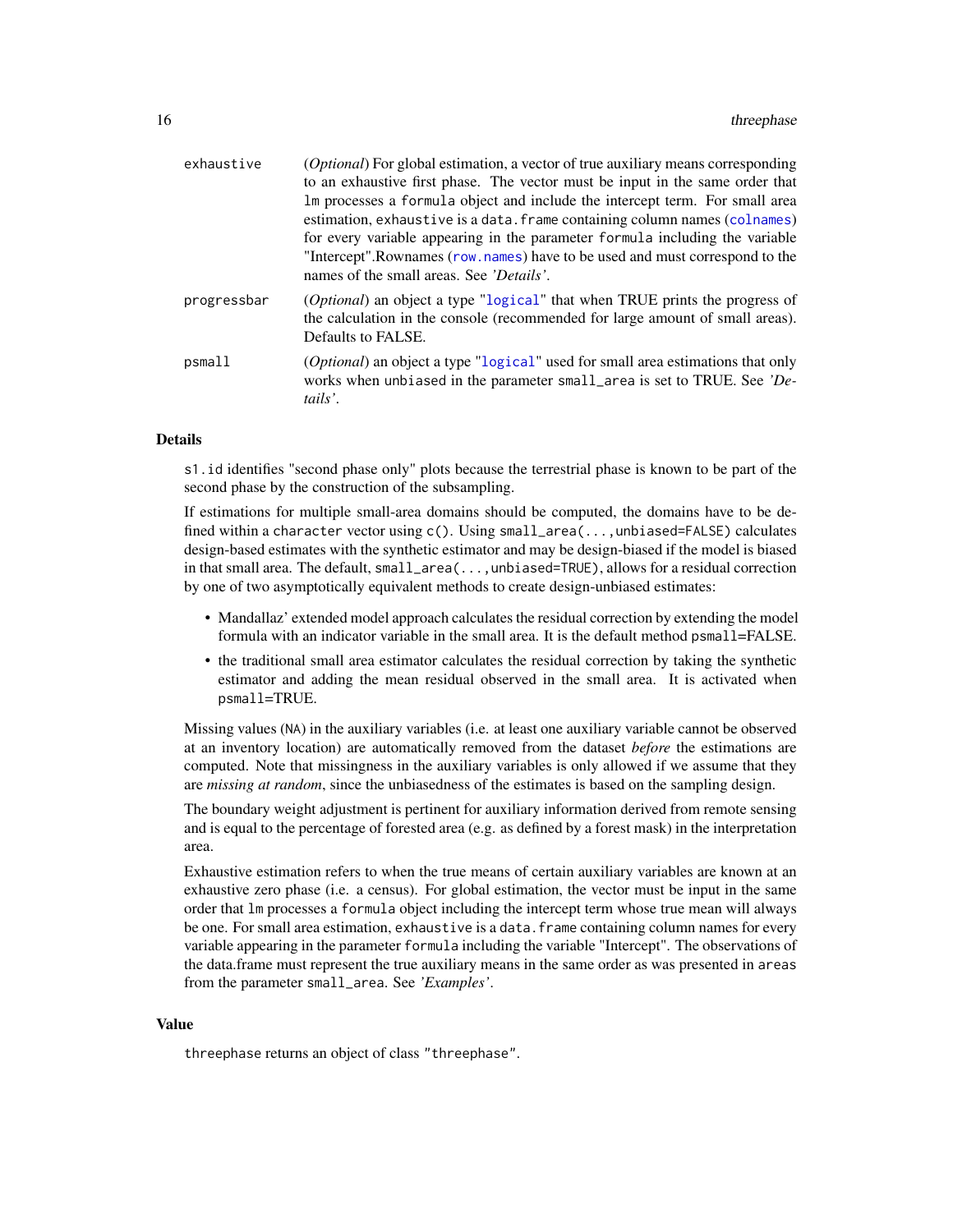#### <span id="page-16-0"></span>three phase through the contract of the contract of the contract of the contract of the contract of the contract of the contract of the contract of the contract of the contract of the contract of the contract of the contra

An object of class "threephase" returns a list of the following components:

| input          | a list containing the function's inputs                                                                                                                |
|----------------|--------------------------------------------------------------------------------------------------------------------------------------------------------|
| estimation     | a data frame containing the following components:                                                                                                      |
|                | • area: the domain (only present if argument areas has been used)                                                                                      |
|                | • estimate: the point estimate                                                                                                                         |
|                | • ext_variance: the external variance of the point estimate that doesn't ac-<br>count for fitting the model from the current inventory                 |
|                | • g_variance: the internal (g-weight) variance that accounts for fitting the<br>model from the current inventory                                       |
|                | • n0 the zero phase sample size of plots                                                                                                               |
|                | • n1 the first phase sample size of plots                                                                                                              |
|                | • n2 the second phase (i.e. terrestrial) sample size of plots                                                                                          |
|                | • n0G the zero phase sample size in the small area                                                                                                     |
|                | • n1G the first phase sample size in the small area                                                                                                    |
|                | • n2G the second phase (i.e. terrestrial) sample size in the small area                                                                                |
|                | • r. squared_reduced the R-squared of the linear model based on formula.s0<br>(i.e. the reduced model)                                                 |
|                | • r. squared_full the R-squared of the linear model based on formula.s1<br>(i.e. the full model)                                                       |
| samplesizes    | a data. frame summarizing all samplesizes: in case of cluster sampling both,<br>the number of individual plots and the number of clusters is reported. |
| coefficients   | the coefficients of the two linear models:                                                                                                             |
|                | • alpha: the reduced model coefficients<br>• beta: the full model coefficients                                                                         |
| cov_alpha_s2   | the design-based covariance matrix of the reduced model coefficients                                                                                   |
| cov_beta_s2    | the design-based covariance matrix of the full model coefficients                                                                                      |
| $Z_bar_1_s0$   | the estimated auxiliary means of formula. s0 based on the zero phase. If the                                                                           |
|                | zero phase is exhaustive, these are the true auxiliary means specified in the input-<br>argument exhaustive.                                           |
| $Z1$ _bar_s1   | the estimated auxiliary means of formula. s0 based on the first phase                                                                                  |
| $Z_bar_s1$     | the estimated auxiliary means of formula. s1 based on the first phase                                                                                  |
| cov_Z_bar_1_s0 | the covariance matrix for Z_bar_1_s0                                                                                                                   |
| resid_reduced  | the reduced model residuals at either the plot level or cluster level depending on<br>the call                                                         |
| resid_full     | the full model residuals at either the plot level or cluster level depending on the<br>call                                                            |
| warn.messages  | logical indicating if warning messages were issued                                                                                                     |

#### Note

In the special case of cluster sampling, the reported sample sizes in estimation are the number of clusters. The samplesize-object also provides the respective number of single plot units for cluster sampling. The reported r.squared\_reduced and r.squared\_full describe the model fit of the applied linear regression models (i.e. on *plot-level*, not on *cluster level*).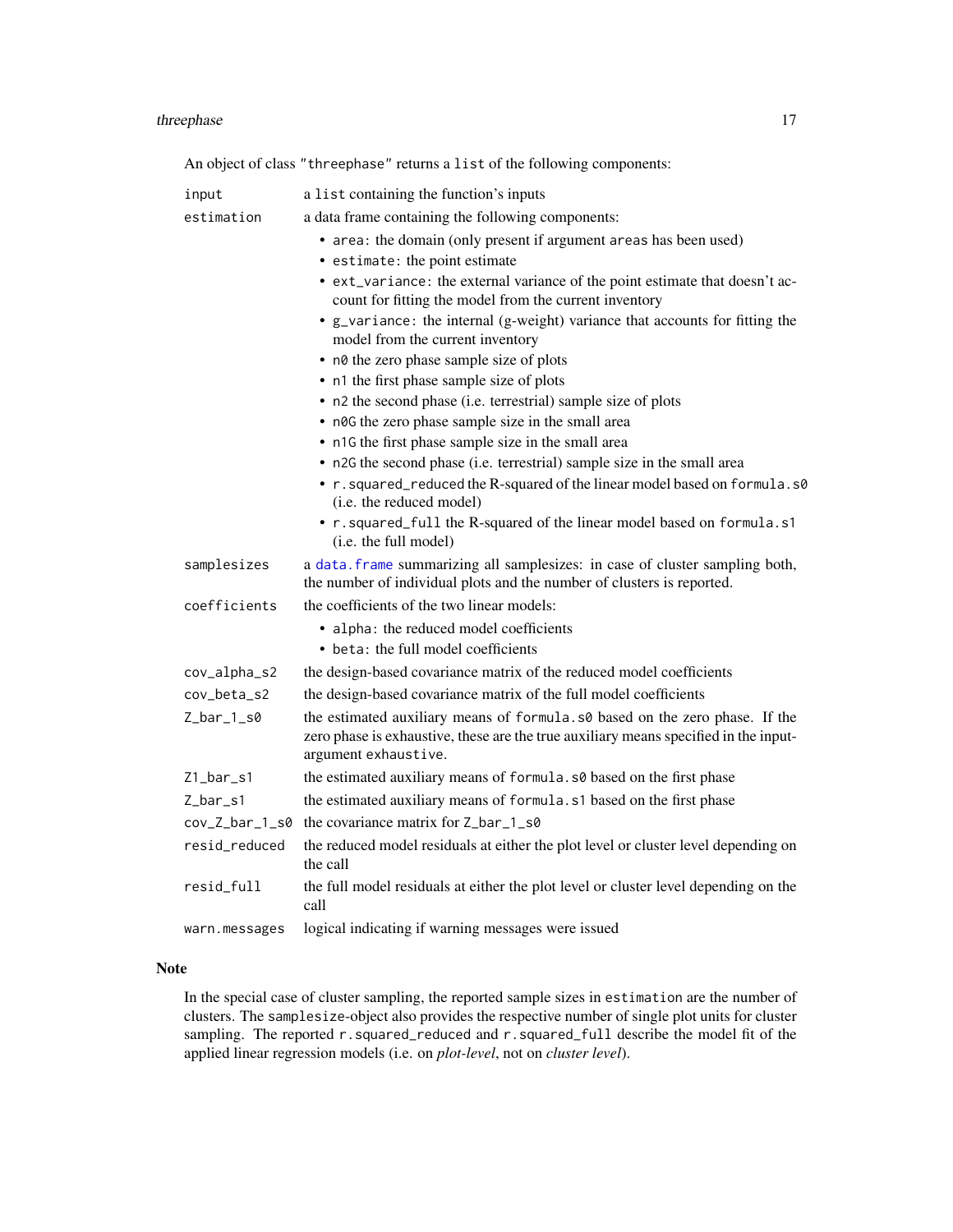#### References

Hill, A., Massey, A. F. (2021). *The R Package forestinventory: Design-Based Global and Small Area Estimations for Multiphase Forest Inventories.* Journal of Statistical Software, 97(4), 1-40.

Mandallaz, D., Breschan, J., & Hill, A. (2013). *New regression estimators in forest inventories with two-phase sampling and partially exhaustive information: a design-based monte carlo approach with applications to small-area estimation.* Canadian Journal of Forest Research, 43(11), 1023- 1031.

Mandallaz, D. (2014). *A three-phase sampling extension of the generalized regression estimator with partially exhaustive information.* Can. J. For. Res. 44: 383-388

Massey, A. and Mandallaz, D. and Lanz, A. (2014). *Integrating remote sensing and past inventory data under the new annual design of the Swiss National Forest Inventory using three-phase designbased regression estimation.* Can. J. For. Res. 44(10): 1177-1186

Mandallaz, D. (2013). *Regression estimators in forest inventories with three-phase sampling and two multivariate components of auxiliary information.* ETH Zurich, Department of Environmental Systems Science,Tech. rep. Available from doi: [10.3929/ethza009990020.](https://doi.org/10.3929/ethz-a-009990020)

#### Examples

```
## load datasets:
data(grisons)
data(zberg)
## define regression models for simple and cluster sampling:
formula.s0 \le tvol \sim mean # reduced model:
formula.s1 <- tvol \sim mean + stddev + max + q75 # full model
formula.clust.s0 <- basal ~ stade
formula.clust.s1 <- basal ~ stade + couver + melange
# ------------------------------------------------#
# ----------- GLOBAL ESTIMATION ------------------#
#----
## 1) -- Design-based estimation with non-exhaustive auxiliary information
#----
# 1.1) non-cluster-sampling (see eqns. [11], [14] and [16] in Mandallaz 2014):
summary(threephase(formula.s0, formula.s1, data = grisons,
                  phase_id = list(phase.col = "phase_id_3p", s1.id=1, terrgrid.id = 2)))
# 1.2) cluster-sampling (see eqns. [49] and [50] in Mandallaz 2013):
summary(threephase(formula.clust.s0, formula.clust.s1, data = zberg,
                   phase_id = list(phase.col="phase_id_3p", s1.id = 1, terrgrid.id = 2),
                   cluster = "cluster"))
```
# 1.3) example for boundary weight adjustment (non-cluster example):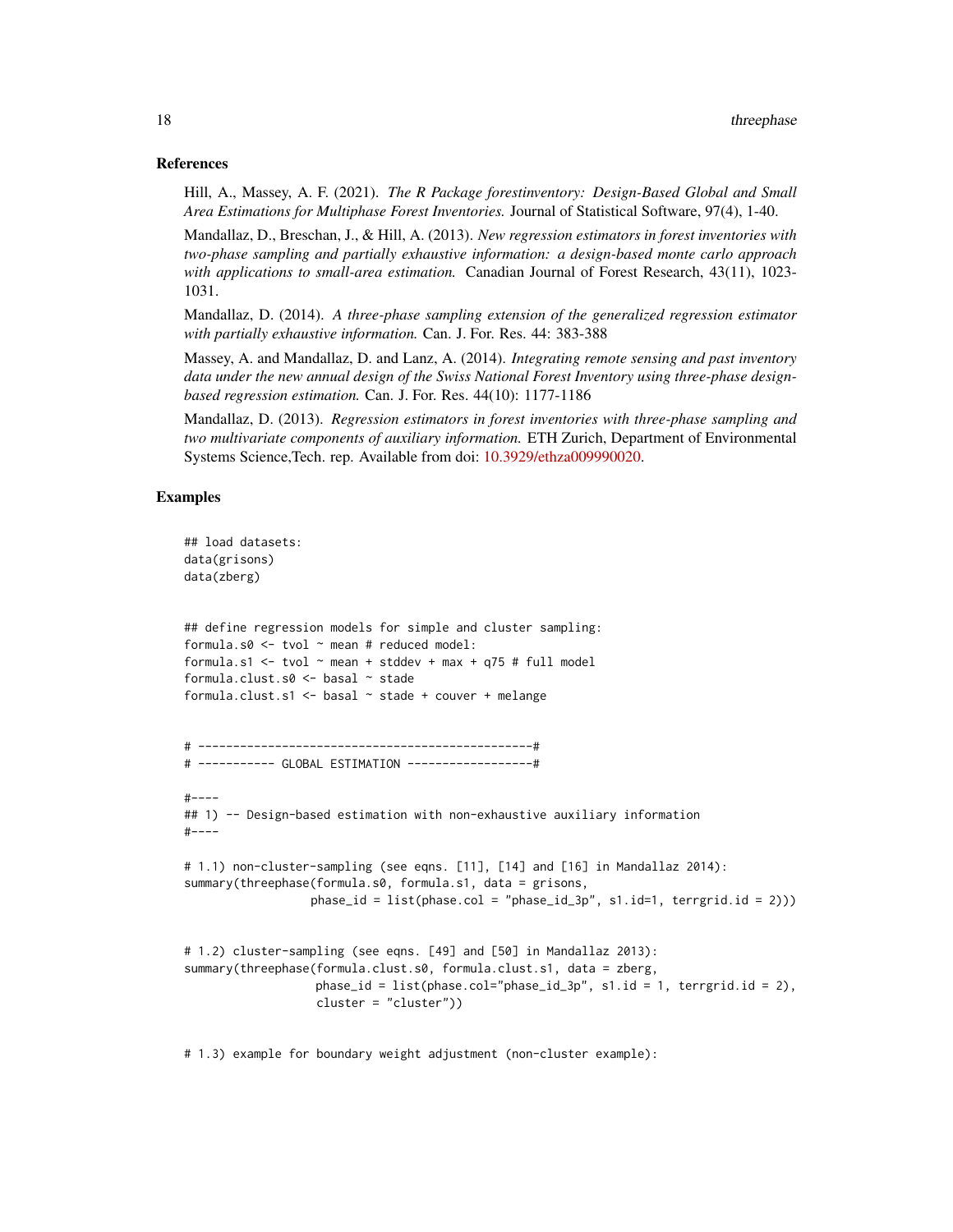```
summary(threephase(formula.s0, formula.s1, data = grisons,
                   phase_id = list(phase.col="phase_id_3p", s1.id = 1, terrgrid.id = 2),
                   boundary_weights = "boundary_weights"))
#----
## 2) -- Design-based estimation with exhaustive auxiliary information
#----
# 2.1) non-cluster-sampling (see eqns. [7], [9] and [10] in Mandallaz 2014):
summary(threephase(formula.s0, formula.s1, data = grisons,
                 phase_id = list(phase.col = "phase_id_3p", s1.id = 1, terrgrid.id = 2),
                   exhaustive = c(1, 11.39))# 2.2) cluster-sampling:
summary(threephase(formula.clust.s0, formula.clust.s1, data = zberg,
                 phase_id = list(phase,col = "phase_id_3p", sl.id = 1, territorial_id = 2),cluster = "cluster", exhaustive = c(1, 0.10, 0.7, 0.10)))# ----------------------------------------------------#
# ----------- SMALL AREA ESTIMATION ------------------#
#----
## 1) -- Design-based estimation with non-exhaustive auxiliary information
#----
# 1.1) Mandallaz's extended pseudo small area estimator:
summary(threephase(formula.s0,
                   formula.s1,
                   data = grisons,
                 phase_id = list(phase,col = "phase_id_3p", sl.id = 1, terrestrial = 2),small_area=list(sa.col = "smallarea", areas = c("A", "B", "C", "D"),
                                   unbiased = TRUE)))
summary(threephase(formula.clust.s0,
                   formula.clust.s1,
                   data = zberg,
                 phase_id = list(phase.col = "phase_id_3p", s1.id = 1, terrgrid.id = 2),cluster = "cluster",
               small_area = list(sa.col = "ismallold", areas = c("1"), unbiased = TRUE)))
# 1.2) pseudo small area estimator:
summary(threephase(formula.s0,
                   formula.s1,
                   data = grisons,
                 phase_id = list(phase,col = "phase_id_3p", s1.id = 1, territorial_id = 2),small_area = list(sa.col = "smallarea", areas = c("A", "B", "C", "D"),
                                   unbiased = TRUE),
                   psmall = TRUE))
```
summary(threephase(formula.clust.s0,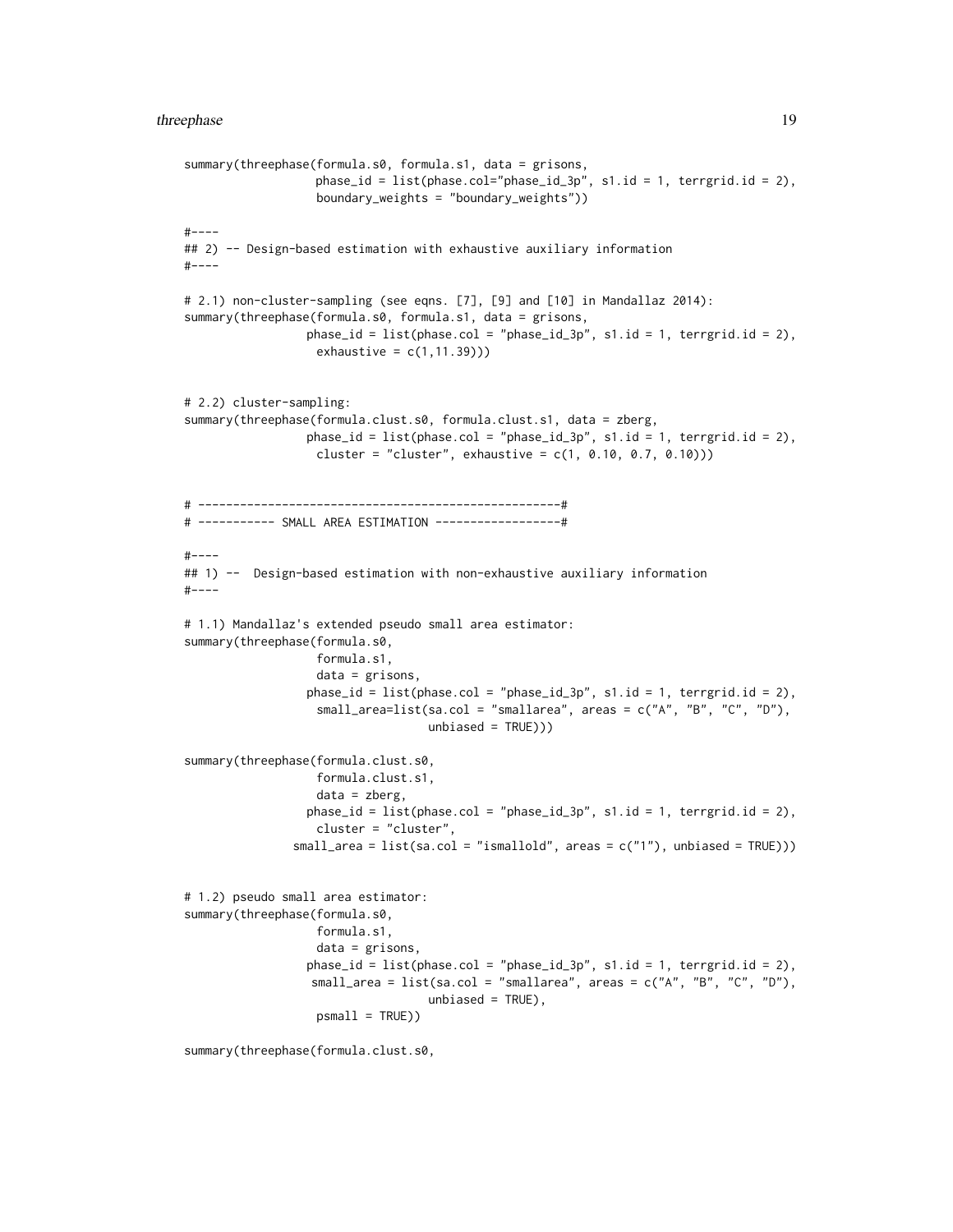```
formula.clust.s1,
                   data=zberg,
                   phase_id=list(phase.col="phase_id_3p", s1.id=1, terrgrid.id=2),
                   cluster="cluster",
                   small_area=list(sa.col="ismallold", areas=c("1"), unbiased=TRUE),
                   psmall = TRUE))
# 1.3) pseudosynthetic small area estimator:
summary(threephase(formula.s0 = tvol \sim mean,
                   formula.s1 = tvol \sim mean + stddev + max + q75,
                   data = grisons,
                 phase_id = list(phase,col = "phase_id_3p", s1.id = 1, terrestrial = 2),small_area = list(sa.col = "smallarea", areas = c("A", "B", "C", "D"),
                                   unbiased = FALSE)))
summary(threephase(formula.clust.s0,
                   formula.clust.s1,
                   data = zberg,
                 phase_id = list(phase.col = "phase_id_3p", s1.id = 1, terrgrid.id = 2),cluster = "cluster",
               small_area = list(sa.col = "ismallold", areas = c("1"), unbiased = FALSE)))
#-----## 2) -- Design-based estimation with exhaustive auxiliary information
#----
# true auxiliary mean for variable "mean" taken from Mandallaz et al. (2013):
truemeans.G \leq data.frame(Intercept = rep(1, 4),
                         mean = c(12.85, 12.21, 9.33, 10.45))
rownames(truemeans.G) <- c("A", "B", "C", "D")
# true auxiliary means taken from Mandallaz (1991):
truemeans.G.clust <- data.frame(Intercept = 1, stade400 = 0.175, stade500 = 0.429,
                               stade600 = 0.321)
rownames(truemeans.G.clust) <- c("1")
# 2.1) Mandallaz's extended small area estimator:
summary(threephase(formula.s0,
                   formula.s1,
                   data = grisons,
                 phase_id = list(phase.col = "phase_id_3p", s1.id = 1, terrgrid.id = 2),
                  small_area = list(sa.col = "smallarea", areas = c("A", "B", "C", "D"),unbiased = TRUE),
                   exhaustive = truemeans.G))
summary(threephase(formula.clust.s0,
                  formula.clust.s1,
                   data = zberg,
                 phase_id = list(phase,col = "phase_id_3p", s1.id = 1, terrestrial = 2),cluster = "cluster",
```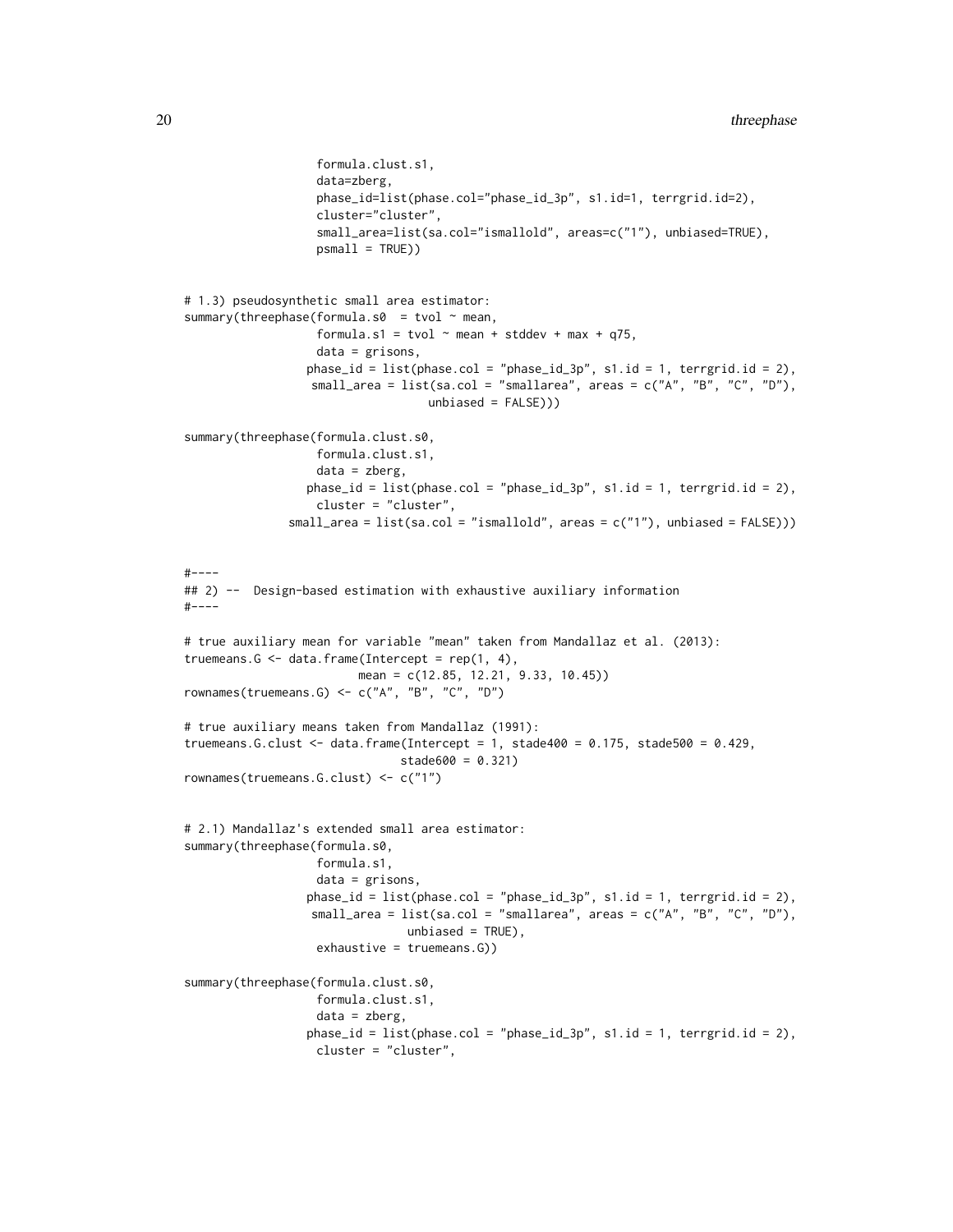```
small_area = list(sa,col = "ismalled", areas = c("1"), unbiased = TRUE),exhaustive = truemeans.G.clust))
# 2.2) small area estimator:
summary(threephase(formula.s0,
                   formula.s1,
                   data = grisons,
                 phase_id = list(phase,col = "phase_id_3p", sl.id = 1, terrestrial = 2),small_area = list(sa.col = "smallarea", areas = c("A", "B", "C", "D"),
                                   unbiased = TRUE),
                   exhaustive = truemeans.G,
                   psmall = TRUE))
summary(threephase(formula.clust.s0,
                   formula.clust.s1,
                   data = zberg,
                 phase_id = list(phase.col = "phase_id_3p", s1.id = 1, terrgrid.id = 2),
                   cluster = "cluster",
                small_area = list(sa.col = "ismallold", areas = c("1"), unbiased = TRUE),
                   exhaustive = truemeans.G.clust,
                   psmall = TRUE))
# 2.3) synthetic small area estimator:
summary(threephase(formula.s0,
                   formula.s1,
                   data = grisons,
                   phase_id = list(phase.col="phase_id_3p", s1.id = 1, terrgrid.id = 2),
                  small_area = list(sa.col = "smallarea", areas = c("A", "B", "C", "D"),
                                   unbiased = FALSE),
                   exhaustive = truemeans.G))
summary(threephase(formula.clust.s0,
                   formula.clust.s1,
                   data = zberg,
                 phase_id = list(phase,col = "phase_id_3p", s1.id = 1, terrgrid.id = 2),cluster = "cluster",
                small_area = list(sa.col = "ismallold", areas = c("1"), unbiased = FALSE),
                   exhaustive = truemeans.G.clust))
```
<span id="page-20-1"></span>twophase *twophase*

#### Description

twophase is used to calculate estimations based on double sampling under the *model-assisted Monte Carlo approach*. A *first phase* of auxiliary information (e.g. taken from remote sensing data) is used to generate model predictions based on multiple linear regression using the method of ordinary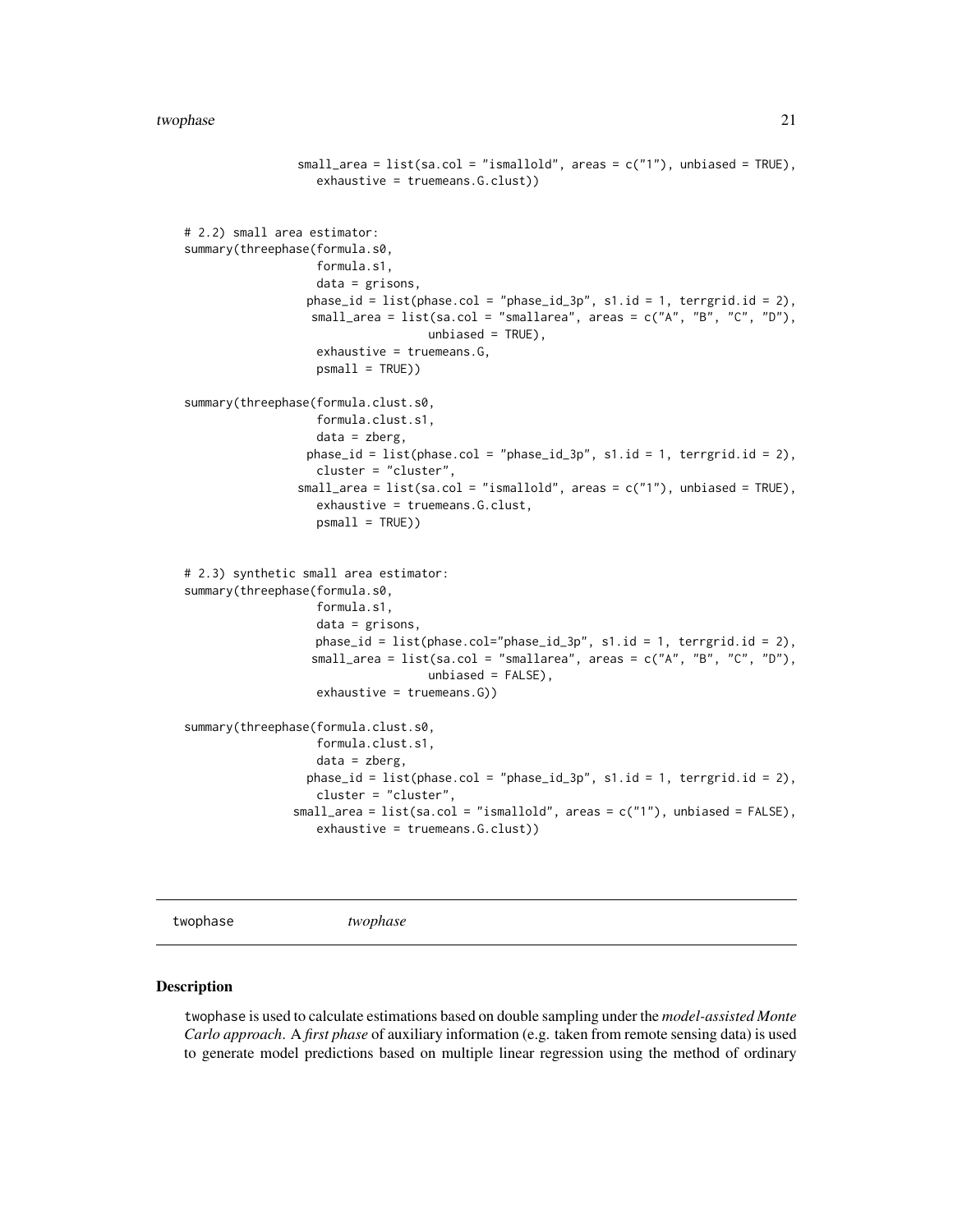least squares. A subsample of the first phase comprises the *second phase* which contains terrestrial observations (i.e. the *local densities* of the ground truth) that is used to correct for bias in the designbased sense. The estimation method is available for *simple* and *cluster sampling* and includes the special case where the first phase is based on an *exhaustive* sample (i.e. a census). *Smallarea applications* are supported for synthetic estimation as well as two varieties of bias-corrected estimators: the traditional small-area estimator and an asymptotically equivalent version derived under Mandallaz' extended model approach.

#### Usage

```
twophase(
  formula,
  data,
 phase_id,
  cluster = NA,
  small\_area = list(sa.col = NA, areas = NA, unbiased = TRUE),boundary_weights = NA,
  ext{iv}e = NA,
 progressbar = FALSE,
 psmall = FALSE
\mathcal{L}
```
#### Arguments

| formula          | an object of class "formula" as would be used in the function lm                                                                                                                                                                                                                        |  |
|------------------|-----------------------------------------------------------------------------------------------------------------------------------------------------------------------------------------------------------------------------------------------------------------------------------------|--|
| data             | a data frame containing all variables contained in formula and a column in-<br>dexing phase membership. Additional columns designating small-area mem-<br>bership, cluster ID and boundary weights should also be contained in the data<br>frame if they are requested in the function. |  |
| phase_id         | an object of class "list" containing two elements:                                                                                                                                                                                                                                      |  |
|                  | • phase.col: the column name in data that specifies the phase membership<br>of each observation                                                                                                                                                                                         |  |
|                  | • terrgrid. id: the indicator identifying the terrestrial (a.k.a. "ground truth")<br>phase for that column (must be of type "numeric")                                                                                                                                                  |  |
| cluster          | (Optional) Specifies the column name in data containing the cluster ID. Only<br>used in case of cluster sampling.                                                                                                                                                                       |  |
| small_area       | ( <i>Optional</i> ) a list that if containing three elements:                                                                                                                                                                                                                           |  |
|                  | • sa.col: the column name in data containing domain identification<br>• areas: vector of desired small-area domain identifiers                                                                                                                                                          |  |
|                  | • unbiased: an object of type "logical" that when FALSE designates that<br>the estimator is allowed to be biased (i.e. the synthetic estimator) and when<br>TRUE forces it to be design-unbiased. See 'Details'.                                                                        |  |
|                  | Note: If small_area is left unchanged then twophase defaults to global esti-<br>mation.                                                                                                                                                                                                 |  |
| boundary_weights |                                                                                                                                                                                                                                                                                         |  |
|                  | (Optional) Specifies the column name in data containing the weights for bound-<br>ary adjustment. See 'Details'                                                                                                                                                                         |  |

<span id="page-21-0"></span>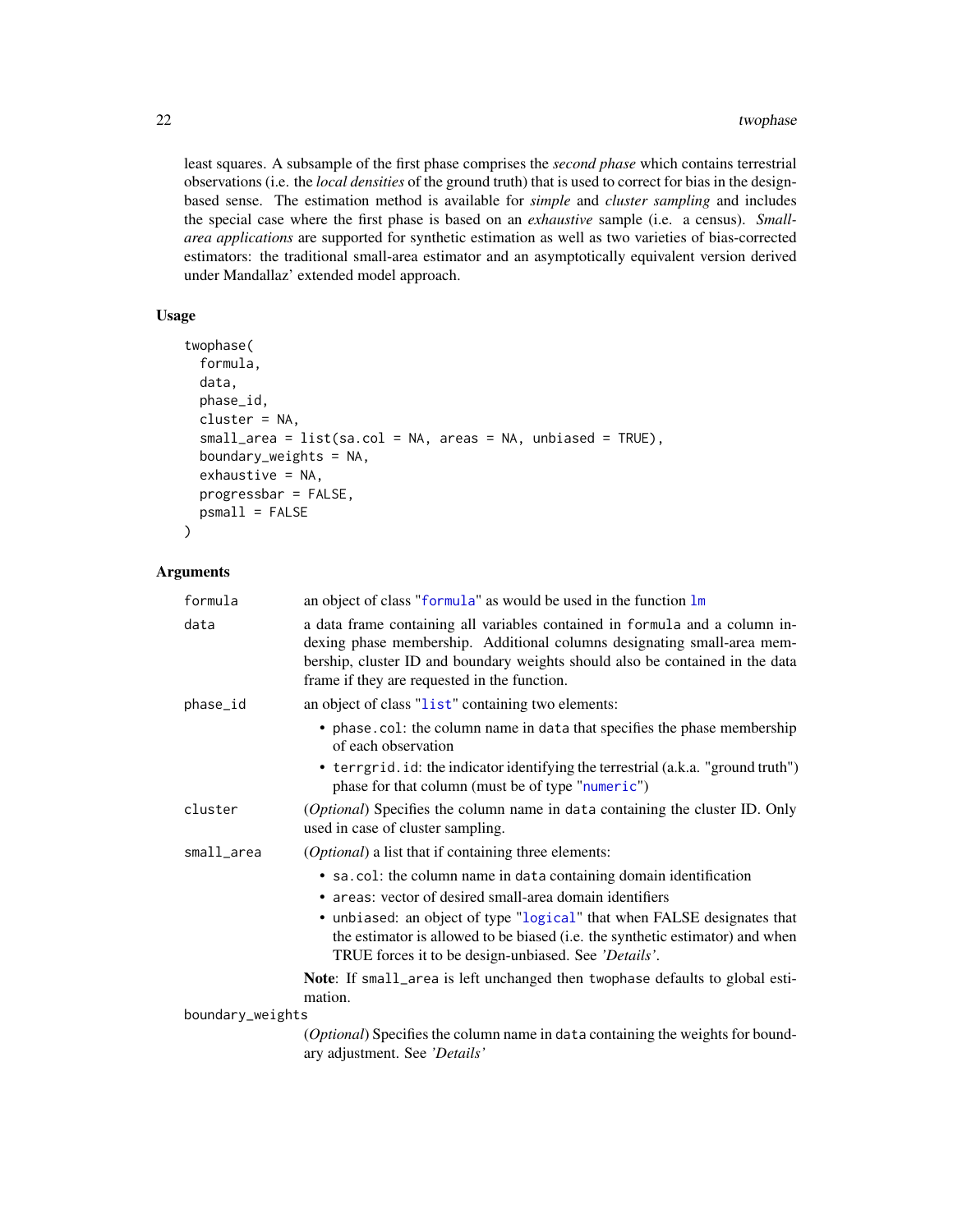#### <span id="page-22-0"></span>twophase 23

| exhaustive  | <i>(Optional)</i> For global estimation, a vector of true auxiliary means corresponding<br>to an exhaustive first phase. The vector must be input in the same order that<br>Im processes a formula object and include the intercept term. For small area<br>estimation, exhaustive is a data. frame containing column names (colnames)<br>for every variable appearing in the parameter formula including the variable<br>"Intercept".Rownames (row.names) have to be used and must correspond to the<br>names of the small areas. See <i>'Details'</i> . |
|-------------|-----------------------------------------------------------------------------------------------------------------------------------------------------------------------------------------------------------------------------------------------------------------------------------------------------------------------------------------------------------------------------------------------------------------------------------------------------------------------------------------------------------------------------------------------------------|
| progressbar | (Optional) an object a type "logical" that when TRUE prints the progress of<br>the calculation in the console (recommended for large amount of small areas).<br>Defaults to FALSE.                                                                                                                                                                                                                                                                                                                                                                        |
| psmall      | (Optional) an object a type "logical" used for small area estimations that only<br>works when unbiased in the parameter small_area is set to TRUE. See 'De-<br>tails'.                                                                                                                                                                                                                                                                                                                                                                                    |

#### Details

If estimations for multiple small-area domains should be computed, the domains have to be defined within a character vector using c(). Using small\_area(...,unbiased=FALSE) calculates design-based estimates with the synthetic estimator and may be design-biased if the model is biased in that small area. The default, small\_area(...,unbiased=TRUE), allows for a residual correction by one of two asymptotically equivalent methods to create design-unbiased estimates:

- Mandallaz' extended model approach calculates the residual correction by extending the model formula with an indicator variable in the small area. It is the default method psmall=FALSE.
- the traditional small area estimator calculates the residual correction by taking the synthetic estimator and adding the mean residual observed in the small area. It is activated when psmall=TRUE.

Missing values (NA) in the auxiliary variables (i.e. at least one auxiliary variable cannot be observed at an inventory location) are automatically removed from the dataset *before* the estimations are computed. Note that missingness in the auxiliary variables is only allowed if we assume that they are *missing at random*, since the unbiasedness of the estimates is based on the sampling design.

The boundary weight adjustment is pertinent for auxiliary information derived from remote sensing and is equal to the percentage of forested area (e.g. as defined by a forest mask) in the interpretation area.

Exhaustive estimation refers to when the true means of certain auxiliary variables are known and an exhaustive first phase (i.e. a census). For global estimation, the vector must be input in the same order that lm processes a formula object including the intercept term whose true mean will always be one. For small area estimation, exhaustive is a data. frame containing column names for every variable appearing in the parameter formula including the variable "Intercept". The observations of the data.frame must represent the true auxiliary means in the same order as was presented in areas from the parameter small\_area. See *'Examples'*.

#### Value

twophase returns an object of class "twophase".

An object of class "twophase" returns a list of the following components: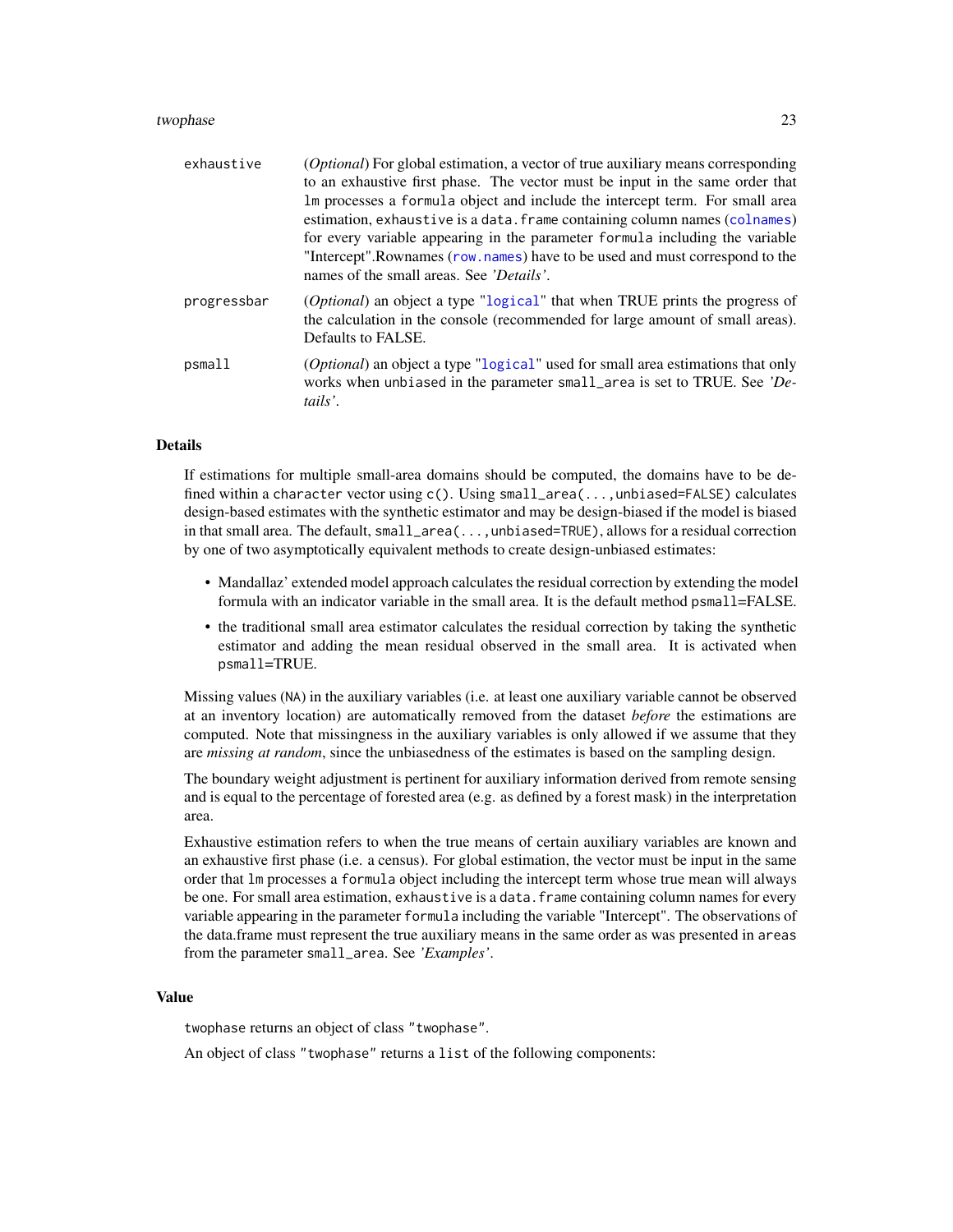<span id="page-23-0"></span>

| input                 | a list containing the function's inputs                                                                                                                                                    |  |
|-----------------------|--------------------------------------------------------------------------------------------------------------------------------------------------------------------------------------------|--|
| estimation            | a data frame containing the following components:                                                                                                                                          |  |
|                       | • area: the domain (only present if argument areas has been used)                                                                                                                          |  |
|                       | • estimate: the point estimate                                                                                                                                                             |  |
|                       | • ext_variance: the external variance of the point estimate that doesn't ac-<br>count for fitting the model from the current inventory                                                     |  |
|                       | • g_variance: the internal (g-weight) variance that accounts for fitting the<br>model from the current inventory                                                                           |  |
|                       | • n1 the first phase sample size of plots                                                                                                                                                  |  |
|                       | • n2 the second phase (i.e. terrestrial) sample size of plots                                                                                                                              |  |
|                       | • n1G the first phase sample size in the small area                                                                                                                                        |  |
|                       | • n2G the second phase (i.e. terrestrial) sample size in the small area                                                                                                                    |  |
|                       | • r. squared the R squared of the linear model                                                                                                                                             |  |
| samplesizes           | a data. frame summarizing all samplesizes: in case of cluster sampling both,<br>the number of individual plots and the number of clusters is reported.                                     |  |
| coefficients          | the linear model coefficients                                                                                                                                                              |  |
| cov_coef              | the design-based covariance matrix of the model coefficients                                                                                                                               |  |
| $Z_bar_1G$            | the estimated auxiliary means of formula based on the first phase. If the first<br>phase is exhaustive, these are the true auxiliary means specified in the input-<br>argument exhaustive. |  |
| cov_Z_bar_1G          | the covariance matrix of Z_bar_1G                                                                                                                                                          |  |
| Rc_x_hat_G            | the small-area residuals at either the plot level or cluster level depending on the<br>call                                                                                                |  |
| Rc_x_hat              | the residuals at either the plot level or cluster level depending on the call                                                                                                              |  |
| $Yx$ <sub>_</sub> s2G | the local densities in the small area                                                                                                                                                      |  |
| $Mx$ <sub>_</sub> s2G | the cluster weights in the small area                                                                                                                                                      |  |
| mean_Rc_x_hat_G       |                                                                                                                                                                                            |  |
|                       | the mean residual (weighted mean in the case of cluster sampling) in the small<br>area                                                                                                     |  |
| mean_Rc_x_hat         | the mean residual (weighted mean in the case of cluster sampling)                                                                                                                          |  |
| warn.messages         | logical indicating if warning messages were issued                                                                                                                                         |  |

#### Note

In the special case of cluster sampling, the reported sample sizes in estimation are the number of clusters. The samplesize-object also provides the respective number of single plot units for cluster sampling. The reported r.squared describe the model fit of the applied linear regression model (i.e. on *plot-level*, not on *cluster level*).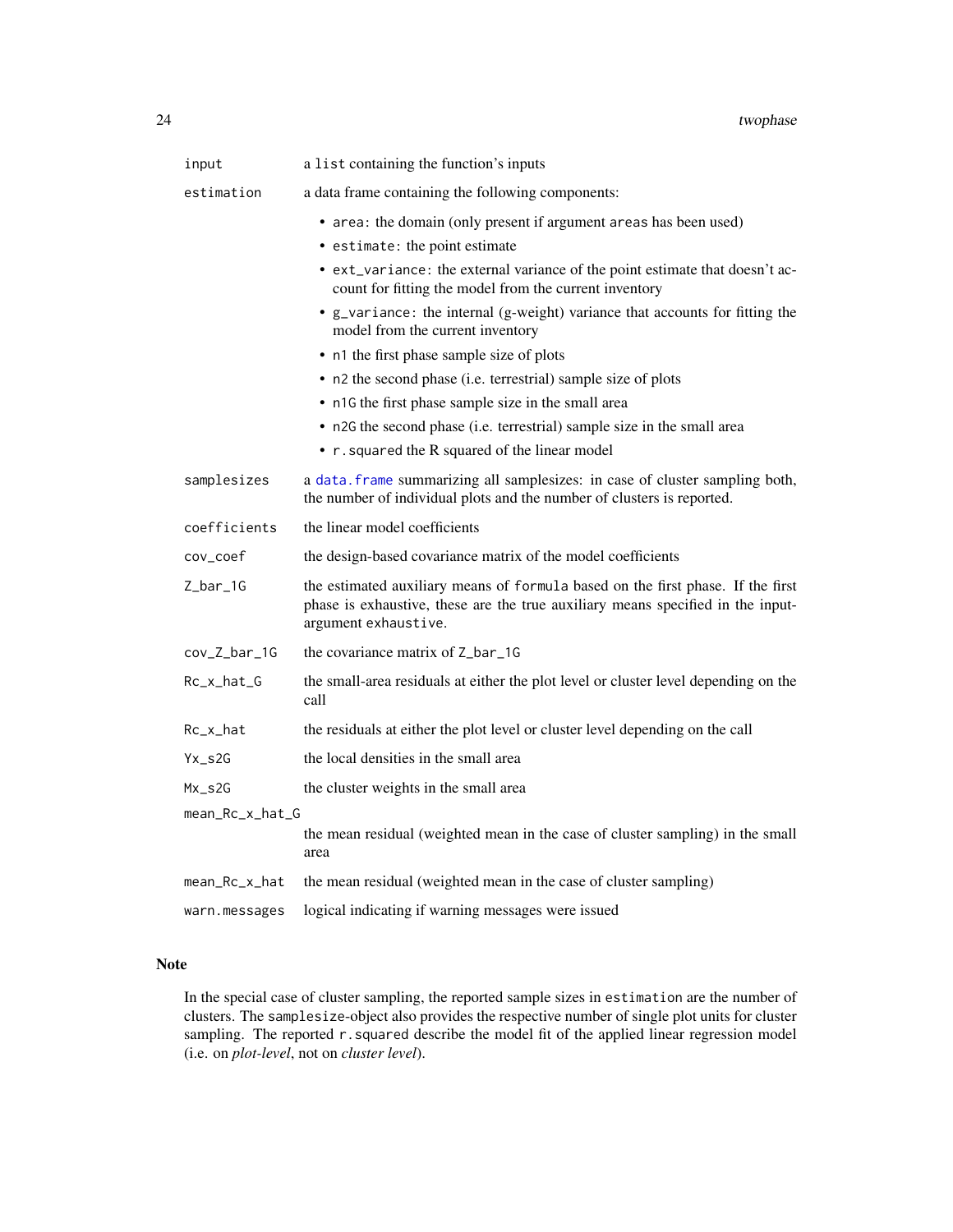#### twophase 25

#### References

Hill, A., Massey, A. F. (2021). *The R Package forestinventory: Design-Based Global and Small Area Estimations for Multiphase Forest Inventories.* Journal of Statistical Software, 97(4), 1-40.

Mandallaz, D. (2007). *Sampling techniques for forest inventories.* Chapter 4. CRC Press.

Mandallaz, D. (2013). *Design-based properties of some small-area estimators in forest inventory with two-phase sampling.* Can. J. For. Res. 43: 441-449

Mandallaz, D. and Hill, A. and Massey, A. (2016). *Design-based properties of some small-area estimators in forest inventory with two-phase sampling.* ETH Zurich, Department of Environmental Systems Science,Tech. rep. Available from <http://e-collection.library.ethz.ch>.

#### Examples

```
## load datasets:
data(grisons)
data(zberg)
# ------------------------------------------------#
# ----------- GLOBAL ESTIMATION ------------------#
#----
## 1) -- Design-based estimation with non-exhaustive auxiliary information
#----
# 1.1) non-cluster-sampling:
summary(twophase(formula = tvol \simmean + stddev + max + q75,
                 data = grisons,
                 phase_id = list(phase.col = "phase_id_2p", terrgrid.id = 2)))
# 1.2) cluster-sampling (see eqns. [57] and [58] in Mandallaz, Hill, Massey 2016):
summary(twophase(formula = basal \sim stade + couver + melange,
                data = zberg,
                phase_id = list(phase,col = "phase_id_2p", 'terrgrid.id = 2),cluster = "cluster"))
# 1.3) example for boundary weight adjustment (non-cluster example):
summary(twophase(formula=tvol \sim mean + stddev + max + q75,
                 data=grisons,
                 phase_id=list(phase.col = "phase_id_2p", terrgrid.id = 2),
                 boundary_weights = "boundary_weights"))
#-----## 2) -- Design-based estimation with exhaustive auxiliary information
#----
# establish order for vector of true auxiliary means:
colnames(lm(formula = tvol ~ mean + stddev + max + q75, data = grisons, x = TRUE) (x)true.means <- c(1, 11.39, 8.84, 32.68, 18.03)
# 2.1) non-cluster-sampling:
```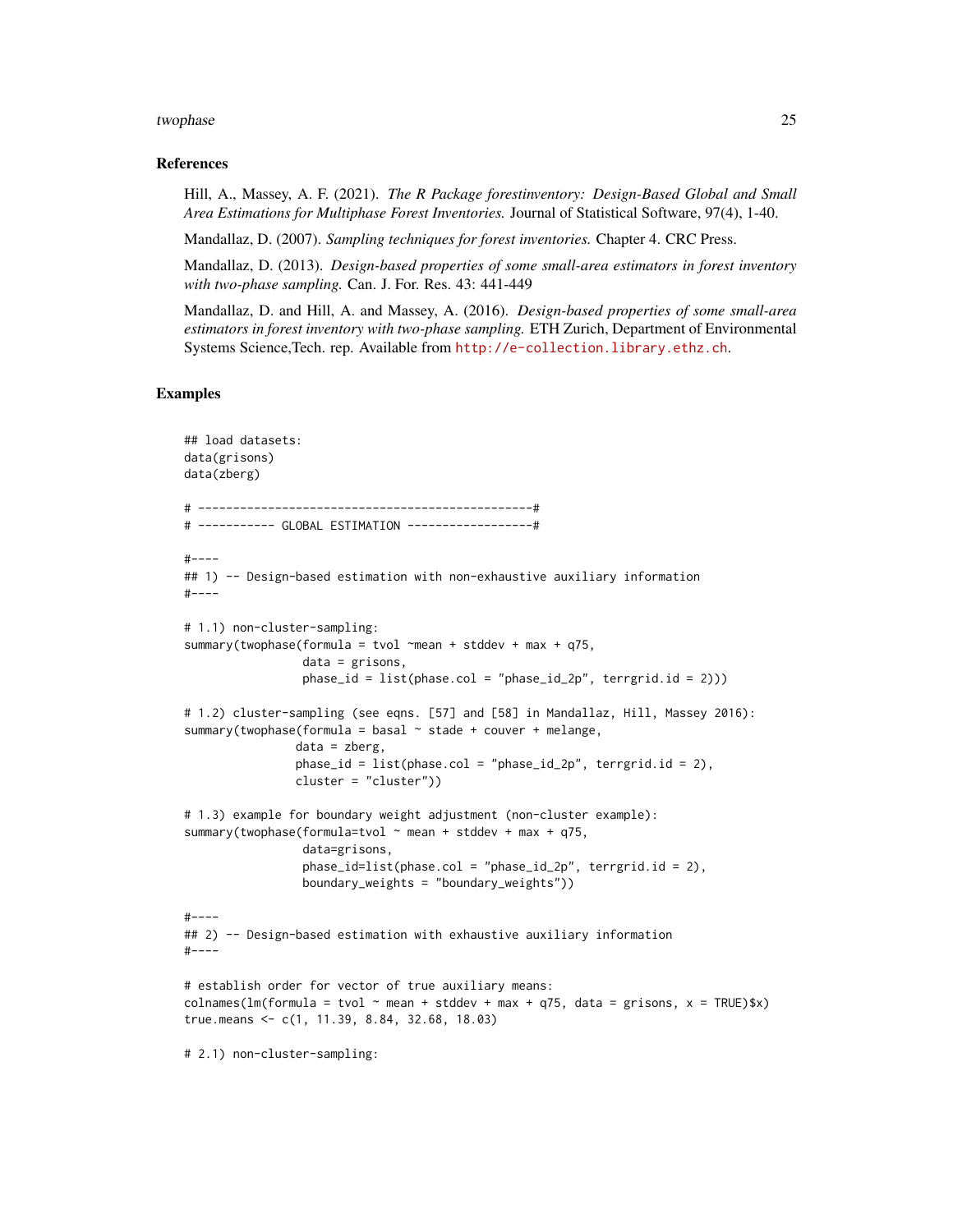```
summary(twophase(formula = tvol \sim mean + stddev + max + q75,
                 data = grisons,
                 phase_id = list(phase.col = "phase_id_2p", terrgrid.id = 2),
                 exhaustive = true.means))
# 2.2) cluster-sampling:
summary(twophase(formula = stem \sim stade + couver + melange,
                 data = zberg,phase_id = list(phase.col = "phase_id_2p", 'terrgrid.id = 2),cluster = "cluster",
                 exhaustive = c(1, 0.10, 0.7, 0.10, 0.6, 0.8)))
# ----------------------------------------------------#
# ----------- SMALL AREA ESTIMATION ------------------#
#----
## 1) -- Design-based estimation with non-exhaustive auxiliary information
#-----# 1.1) Mandallaz's extended pseudo small area estimator (see eqns. [35] and [36] in Mandallaz 2013):
summary(twophase(formula = tvol \sim mean + stddev + max + q75, data = grisons,
                 phase_id = list(phase.col = "phase_id_2p", terrgrid.id = 2),
                 small_area = list(sa.col = "smallarea", areas = c("A", "B","C", "D"),
                                   unbiased = TRUE)))
summary(twophase(formula = basal \sim stade + couver + melange, data=zberg,
                 phase_id = list(phase,col = "phase_id_2p", 'terrgrid.id = 2),cluster = "cluster",
                 small_area = list(sa.col = "ismallg23", areas = c("2", "3"),
                                   unbiased = TRUE)))
# 1.2) pseudo small area estimator (see eqns. [25] and [26] in Mandallaz 2013):
summary(twophase(formula = tvol \sim mean + stddev + max + q75, data = grisons,
                 phase_id = list(phase.col = "phase_id_2p", terrgrid.id = 2),
                 small_\text{area} = list(sa.col = "smallarea", areas = c("A", "B"),unbiased = TRUE),
                 psmall = TRUE))
summary(twophase(formula = basal \sim stade + couver + melange, data=zberg,
                 phase_id = list(phase.col = "phase_id_2p", terrgrid.id = 2),
                 cluster = "cluster",
                 small_area = list(sa.col = "ismallg23", areas = c("2", "3"),
                                   unbiased = TRUE),
                 psmall = TRUE))
# 1.3) pseudosynthetic small area estimator (see eqns. [35] and [36] in Mandallaz 2013):
summary(twophase(formula = tvol \sim mean + stddev + max + q75, data=grisons,
                 phase_id = list(phase.col = "phase_id_2p", terrgrid.id = 2),
                 small_\text{area} = list(sa.\text{col} = "small_\text{area", areas} = c("B", "A"),
```

```
unbiased = FALSE)))
```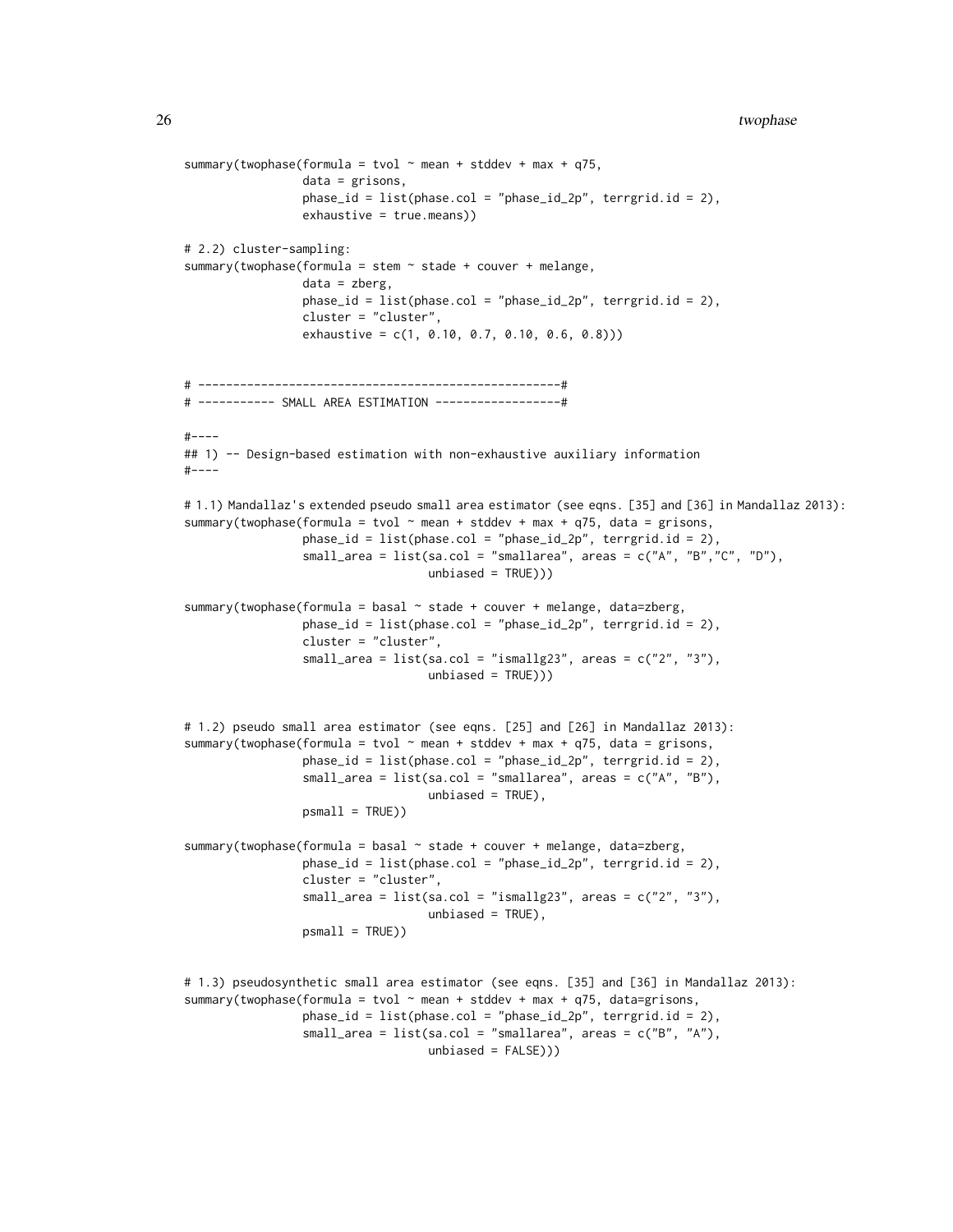```
summary(twophase(formula = basal \sim stade + couver + melange, data=zberg,
                 phase_id = list(phase.col = "phase_id_2p", terrgrid.id = 2),
                 cluster = "cluster",
                 small_area = list(sa.col = "ismallg23", areas = c("2", "3"),
                                   unbiased = FALSE)))
#----
## 2) -- Design-based estimation with exhaustive auxiliary information
#----
# establish order for vector of true auxiliary means:
colnames(lm(formula = tvol ~ mean + stddev + max + q75, data = grisons, x = TRUE)$x)
colnames(lm(formula = basal \sim state + couver + melange, data = zberg, x = TRUE)$x)
# true auxiliary means taken from Mandallaz et al. (2013):
truemeans.G \leq data.frame(Intercept = rep(1, 4),
                         mean = c(12.85, 12.21, 9.33, 10.45),
                         stddev = c(9.31, 9.47, 7.90, 8.36),
                         max = c(34.92, 35.36, 28.81, 30.22),
                         q75 = c(19.77, 19.16, 15.40, 16.91))
rownames(truemeans.G) <- c("A", "B", "C", "D")
# true auxiliary means taken from Mandallaz (1991):
truemeans.G.clust <- data.frame(Intercept = 1,
                               stade400 = 0.175,
                               stade500 = 0.429,
                               stade600 = 0.321,
                               couver2 = 0.791,melange2 = 0.809rownames(truemeans.G.clust) <- c("1")
# 2.1) Mandallaz's extended small area estimator (see eqns. [31] and [33] in Mandallaz 2013):
summary(twophase(formula = tvol \sim mean + stddev + max + q75, data = grisons,
                 phase_id = list(phase.col = "phase_id_2p", terrgrid.id = 2),
                 small_area = list(sa.col ="smallarea", areas = c("A", "B"),
                                   unbiased = TRUE),
                 exhaustive = truemeans.G))
summary(twophase(formula = basal \sim stade + couver + melange, data=zberg,
                 phase_id = list(phase.col = "phase_id_2p", terrgrid.id = 2),
                 cluster = "cluster",
                 small_area = list(sa.col = "ismallold", areas = c("1"),
                                   unbiased = TRUE),
                 exhaustive = truemeans.G.clust))
# 2.2) small area estimator (see eqns. [20] and [21] in Mandallaz 2013):
summary(twophase(formula = tvol \sim mean + stddev + max + q75, data = grisons,
                 phase_id = list(phase.col = "phase_id_2p", terrgrid.id = 2),
                 small_area = list(sa.col = "smallarea", areas = c("A"),
```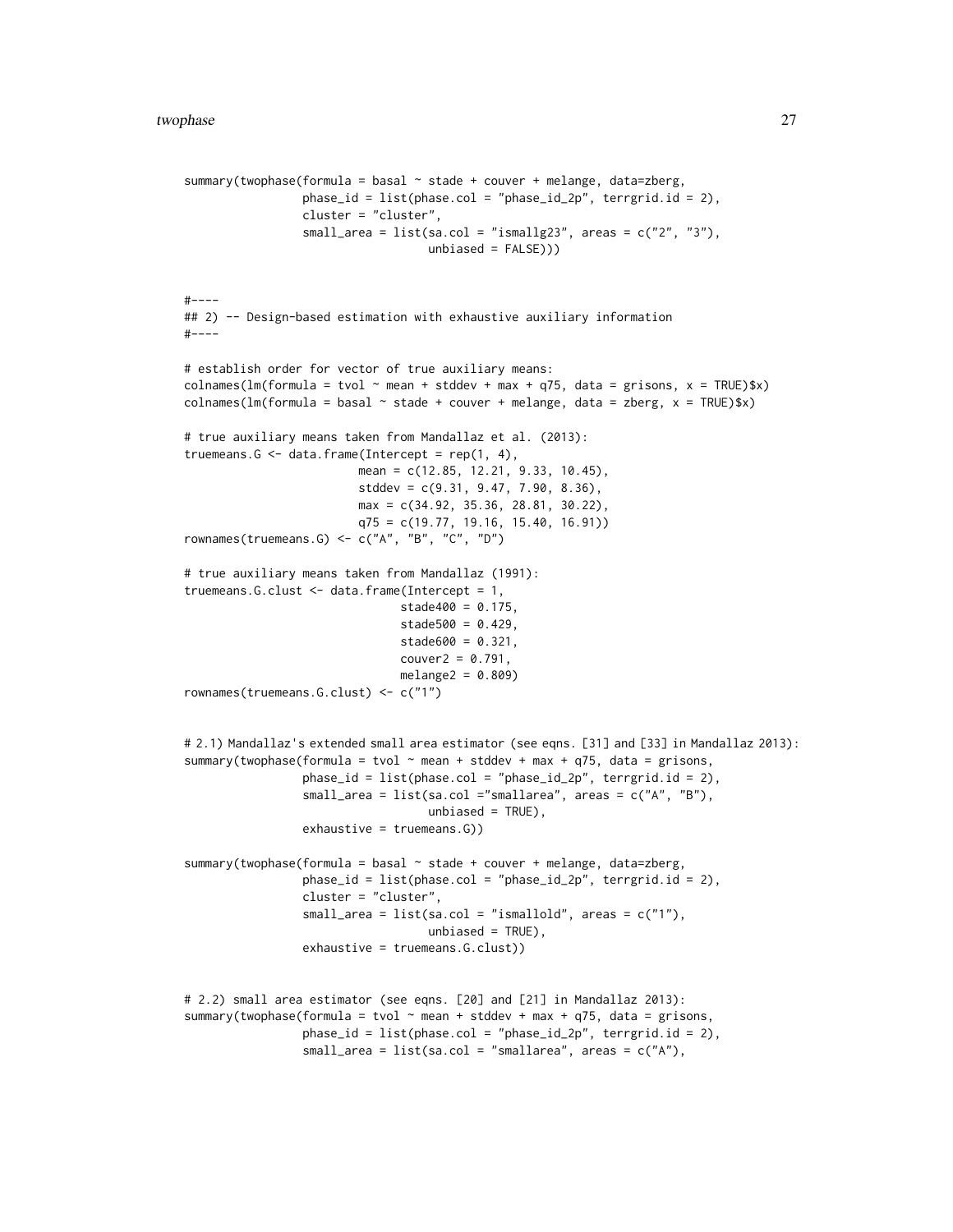```
unbiased = TRUE),
                 exhaustive = truemeans.G, psmall = TRUE))
summary(twophase(formula = basal \sim stade + couver + melange, data = zberg,
                 phase_id = list(phase.col = "phase_id_2p", terrgrid.id = 2),
                 cluster = "cluster",
                 small_area = list(sa.col ="ismallold", areas = c("1"),
                                   unbiased = TRUE),
                 psmall = TRUE,exhaustive = truemeans.G.clust))
# 2.3) synthetic small area estimator (see eqns. [18] and [19] in Mandallaz 2013):
summary(twophase(formula=tvol \sim mean + stddev + max + q75, data=grisons,
                 phase_id=list(phase.col = "phase_id_2p", terrgrid.id = 2),
                 small_area=list(sa.col = "smallarea", areas = c("A", "B"),
                                 unbiased = FALSE),
                 exhaustive = truemeans.G))
summary(twophase(formula = basal \sim stade + couver + melange, data = zberg,
                 phase_id = list(phase.col = "phase_id_2p", terrgrid.id = 2),
                 cluster = "cluster",
                 small_area = list(sa,col = "ismalled", areas = c("1"),unbiased = FALSE),
                 exhaustive = truemeans.G.clust))
```
zberg *Data from a multiphase forest inventory at the zurichberg (zurich), switzerland*

#### Description

A dataset from 1991 containing 1203 sample plots observations from a forest inventory using cluster-sampling. The large phase comprises 298 clusters. Terrestrial information of the stem number as well as the basal area is available for a systematic subsample of 73 clusters. Auxiliary information at all 2103 sample plots were derived by stand maps. Originally the inventory was carried out as a twophase inventory and has been artificially extended to a threephase inventory for demonstration purposes.

#### Usage

zberg

#### Format

data frame with 1203 rows and 12 columns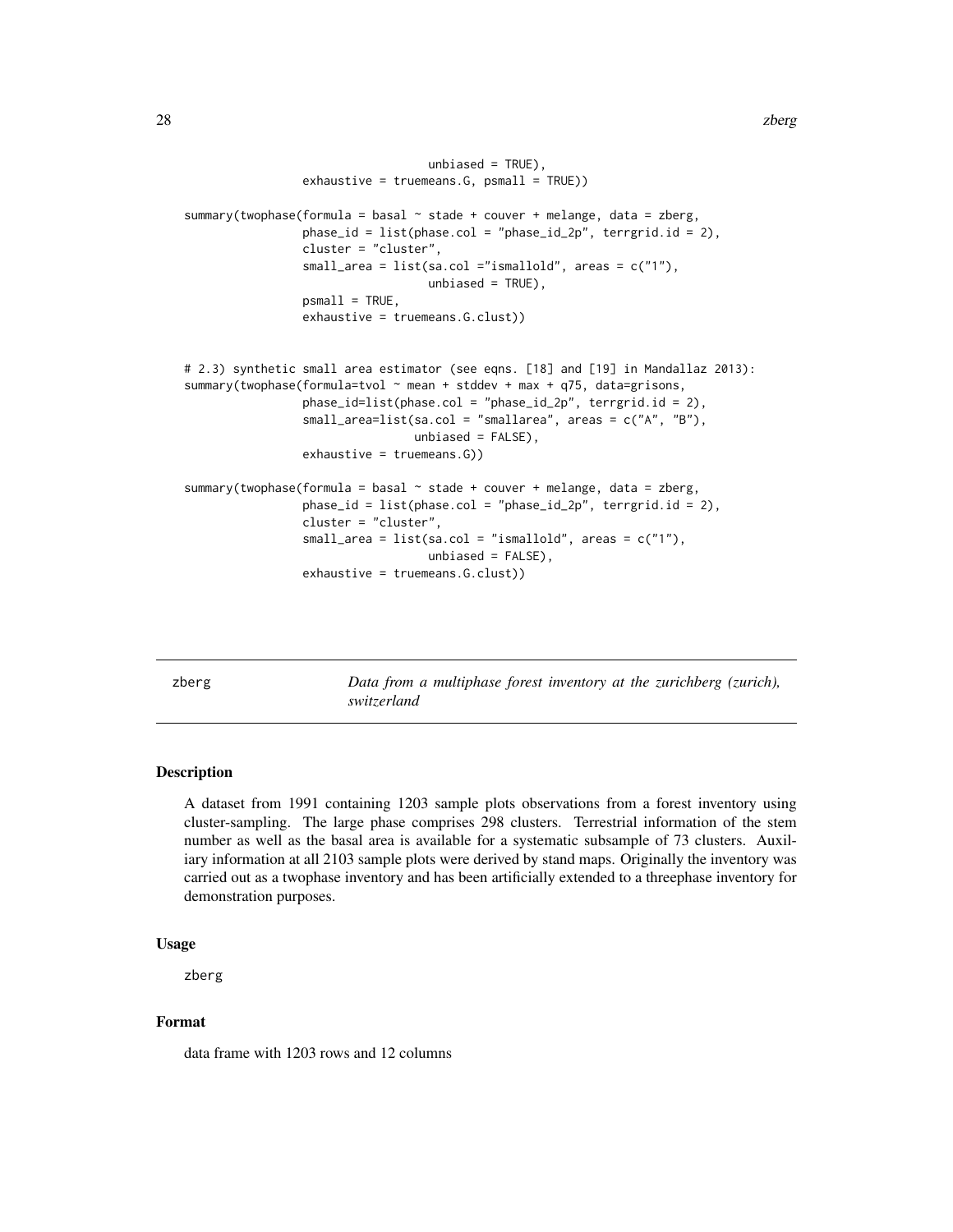#### <span id="page-28-0"></span>zberg 29

#### Details

- cluster cluster identification. Maximum number of sample plots per cluster is 5.
- phase\_id\_2p phase-membership of each observation for the twophase inventory. The first phase is indicated by 1, the second (i.e. terrestrial) phase by 2.
- phase\_id\_3p the phase-membership of each observation for the threephase inventory, i.e. the first phase (0), the second phase (1) and third (terrestrial) phase (2). *Note:* The threephase sample scheme was artificially created for demonstration purposes of the [threephase](#page-13-1)-functions.
- stade development stage at sample plot location based on the stand map. Categorical variable of class factor with 4 levels.
- melange degree of mixture at sample plot location based on the stand map. Categorical variable of class factor with 2 levels.
- couver crown-coverage at sample plot location based on the stand map. Categorical variable of class factor with 2 levels.
- stem stem number derived at field survey.
- basal basal area derived at field survey.
- ismallg23 indicator for small area 2 and 3 for each observation.
- ismallold indicator for small area 1 for each observation.

#### Source

Data provided by D.Mandallaz

#### References

Mandallaz, Daniel (1991). *A unified approach to sampling theory for forest inventory based on infinite population and superpopulation models.* http://dx.doi.org/10.3929/ethz-a-000585900

Mandallaz, Daniel (1993). *Geostatistical methods for double sampling schemes. application to combined forest inventories.* Chair of Forest Inventory and Planning, Swiss Federal Institute of Technology (ETH). http://dx.doi.org/10.3929/ethz-a-000943897